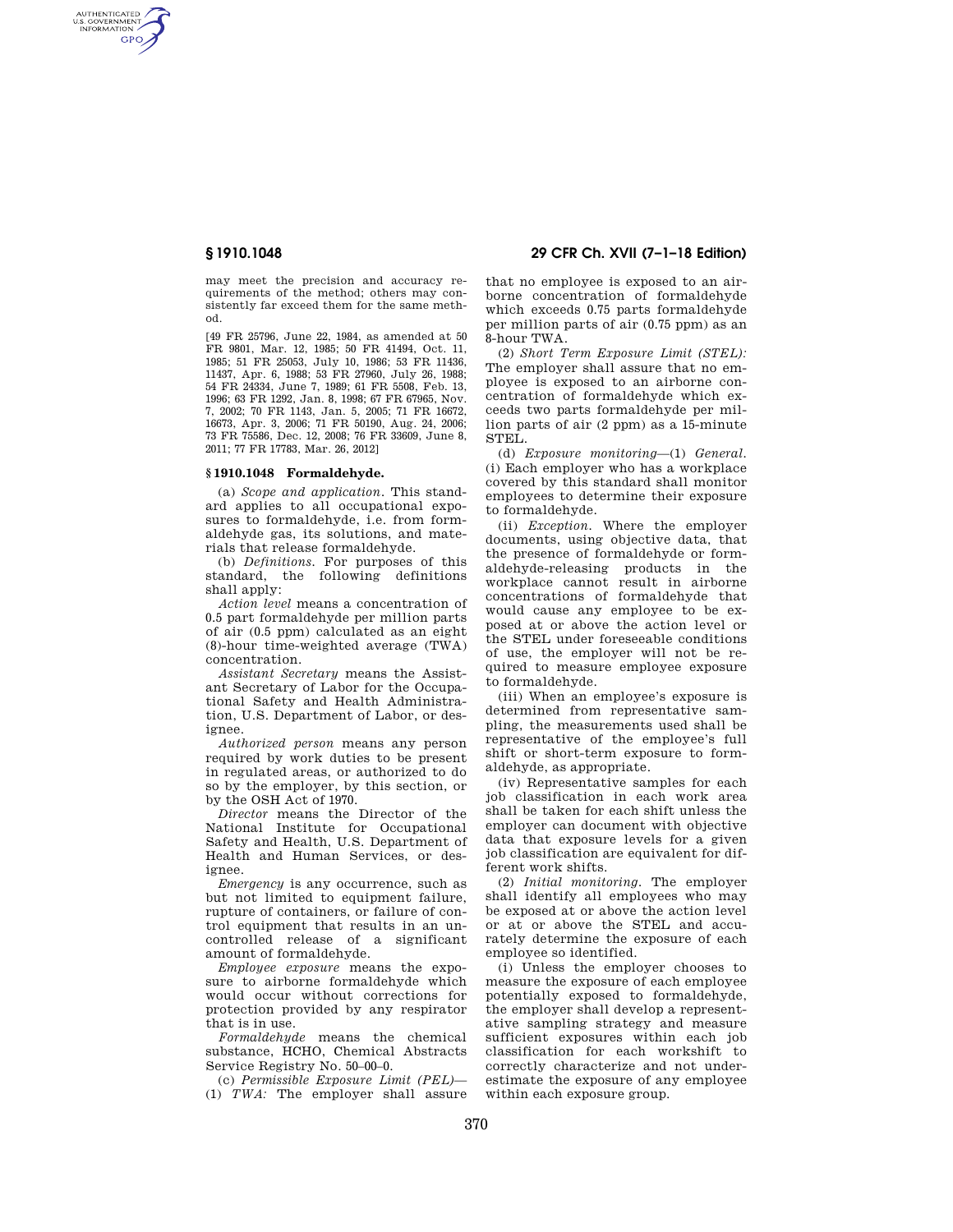(ii) The initial monitoring process shall be repeated each time there is a change in production, equipment, process, personnel, or control measures which may result in new or additional exposure to formaldehyde.

(iii) If the employer receives reports of signs or symptoms of respiratory or dermal conditions associated with formaldehyde exposure, the employer shall promptly monitor the affected employee's exposure.

(3) *Periodic monitoring.* (i) The employer shall periodically measure and accurately determine exposure to formaldehyde for employees shown by the initial monitoring to be exposed at or above the action level or at or above the STEL.

(ii) If the last monitoring results reveal employee exposure at or above the action level, the employer shall repeat monitoring of the employees at least every 6 months.

(iii) If the last monitoring results reveal employee exposure at or above the STEL, the employer shall repeat monitoring of the employees at least once a year under worst conditions.

(4) *Termination of monitoring.* The employer may discontinue periodic monitoring for employees if results from two consecutive sampling periods taken at least 7 days apart show that employee exposure is below the action level and the STEL. The results must be statistically representative and consistent with the employer's knowledge of the job and work operation.

(5) *Accuracy of monitoring.* Monitoring shall be accurate, at the 95 percent confidence level, to within plus or minus 25 percent for airborne concentrations of formaldehyde at the TWA and the STEL and to within plus or minus 35 percent for airborne concentrations of formaldehyde at the action level.

(6) *Employee notification of monitoring results.* The employer must, within 15 working days after the receipt of the results of any monitoring performed under this section, notify each affected employee of these results either individually in writing or by posting the results in an appropriate location that is accessible to employees. If employee exposure is above the PEL, affected employees shall be provided with a description of the corrective actions being taken by the employer to decrease exposure.

(7) *Observation of monitoring.* (i) The employer shall provide affected employees or their designated representatives an opportunity to observe any monitoring of employee exposure to formaldehyde required by this standard.

(ii) When observation of the monitoring of employee exposure to formaldehyde requires entry into an area where the use of protective clothing or equipment is required, the employer shall provide the clothing and equipment to the observer, require the observer to use such clothing and equipment, and assure that the observer complies with all other applicable safety and health procedures.

(e) *Regulated areas*—(1) *Signs.* (i) The employer shall establish regulated areas where the concentration of airborne formaldehyde exceeds either the TWA or the STEL and post all entrances and access ways with signs bearing the following legend:

DANGER

FORMALDEHYDE

MAY CAUSE CANCER

CAUSES SKIN, EYE, AND RESPIRATORY IRRITATION

AUTHORIZED PERSONNEL ONLY

(ii) Prior to June 1, 2016, employers may use the following legend in lieu of that specified in paragraph  $(e)(1)(i)$  of this section:

DANGER

FORMALDEHYDE

IRRITANT AND POTENTIAL CANCER HAZ-ARD

AUTHORIZED PERSONNEL ONLY

(2) The employer shall limit access to regulated areas to authorized persons who have been trained to recognize the hazards of formaldehyde.

(3) An employer at a multiemployer worksite who establishes a regulated area shall communicate the access restrictions and locations of these areas to other employers with work operations at that worksite.

(f) *Methods of compliance*—(1) *Engineering controls and work practices.* The employer shall institute engineering and work practice controls to reduce and maintain employee exposures to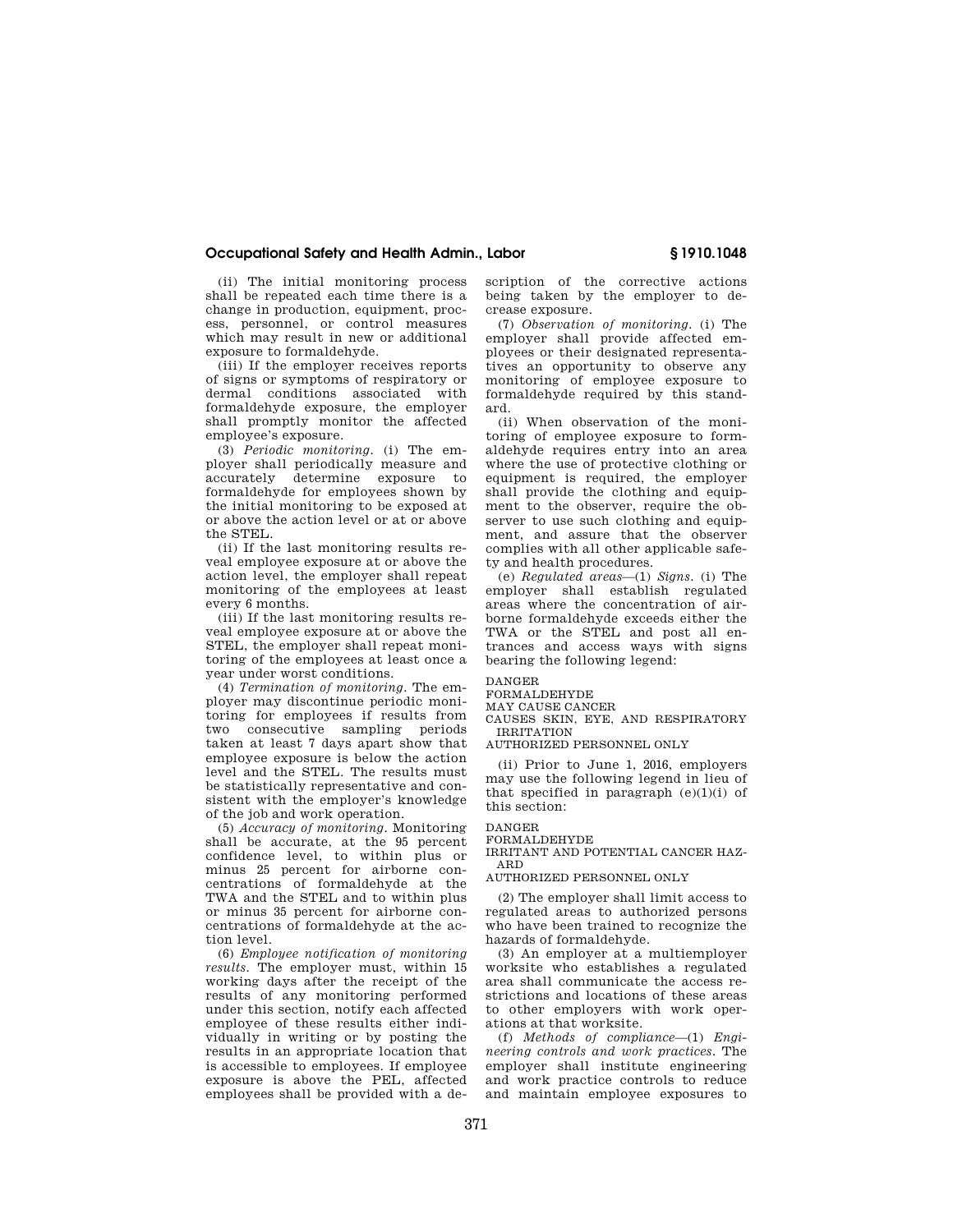formaldehyde at or below the TWA and the STEL.

(2) *Exception.* Whenever the employer has established that feasible engineering and work practice controls cannot reduce employee exposure to or below either of the PELs, the employer shall apply these controls to reduce employee exposures to the extent feasible and shall supplement them with respirators which satisfy this standard.

(g) *Respiratory protection*—(1) *General.*  For employees who use respirators required by this section, the employer must provide each employee an appropriate respirator that complies with the requirements of this paragraph. Respirators must be used during:

(i) Periods necessary to install or implement feasible engineering and workpractice controls.

(ii) Work operations, such as maintenance and repair activities or vessel cleaning, for which the employer establishes that engineering and work-practice controls are not feasible.

(iii) Work operations for which feasible engineering and work-practice controls are not yet sufficient to reduce employee exposure to or below the PELs.

(iv) Emergencies.

(2) *Respirator program.* (i) The employer must implement a respiratory protection program in accordance with<br>§1910.134(b) through (d) (except  $§1910.134(b)$  through (d) (except  $(d)(1)(iii)$ ,  $(d)(3)(iii)(b)(1)$ , and  $(2)$ ), and (f) through (m), which covers each employee required by this section to use a respirator.

(ii) When employees use air-purifying respirators with chemical cartridges or canisters that do not contain end-ofservice-life indicators approved by the National Institute for Occupational Safety and Health, employers must replace these cartridges or canisters as specified by paragraphs  $(d)(3)(iii)(B)(1)$ and (B)(2) of 29 CFR 1910.134, or at the end of the workshift, whichever condition occurs first.

(3) *Respirator selection.* (i) Employers must:

(A) Select, and provide to employees, the appropriate respirators specified in paragraph  $(d)(3)(i)(A)$  of 29 CFR 1910.134.

(B) Equip each air-purifying, full facepiece respirator with a canister or

**§ 1910.1048 29 CFR Ch. XVII (7–1–18 Edition)** 

cartridge approved for protection against formaldehyde.

(C) For escape, provide employees with one of the following respirator options: A self-contained breathing apparatus operated in the demand or pressure-demand mode; or a full facepiece respirator having a chin-style, or a front-or back-mounted industrial-size, canister or cartridge approved for protection against formaldehyde.

(ii) Employers may substitute an airpurifying, half mask respirator for an air-purifying, full facepiece respirator when they equip the half mask respirator with a cartridge approved for protection against formaldehyde and provide the affected employee with effective gas-proof goggles.

(iii) Employers must provide employees who have difficulty using negative pressure respirators with powered airpurifying respirators permitted for use under paragraph  $(g)(3)(i)(A)$  of this standard and that affords adequate protection against formaldehyde exposures.

(h) *Protective equipment and clothing.*  Employers shall comply with the provisions of 29 CFR 1910.132 and 29 CFR 1910.133. When protective equipment or clothing is provided under these provisions, the employer shall provide these protective devices at no cost to the employee and assure that the employee wears them.

(1) *Selection.* The employer shall select protective clothing and equipment based upon the form of formaldehyde to be encountered, the conditions of use, and the hazard to be prevented.

(i) All contact of the eyes and skin with liquids containing 1 percent or more formaldehyde shall be prevented by the use of chemical protective clothing made of material impervious to formaldehyde and the use of other personal protective equipment, such as goggles and face shields, as appropriate to the operation.

(ii) Contact with irritating or sensitizing materials shall be prevented to the extent necessary to eliminate the hazard.

(iii) Where a face shield is worn, chemical safety goggles are also required if there is a danger of formaldehyde reaching the area of the eye.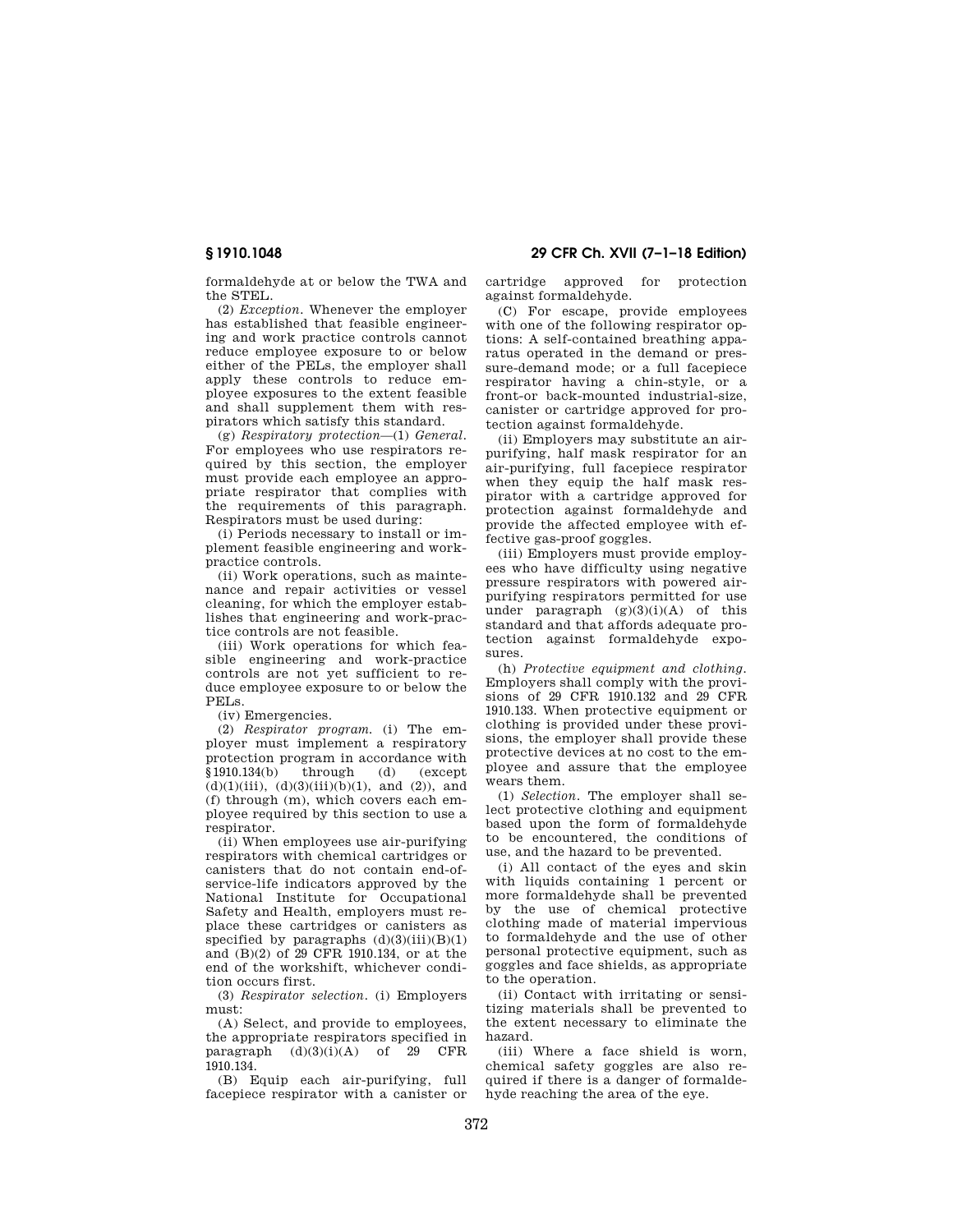(iv) Full body protection shall be worn for entry into areas where concentrations exceed 100 ppm and for emergency reentry into areas of unknown concentration.

(2) *Maintenance of protective equipment and clothing.* (i) The employer shall assure that protective equipment and clothing that has become contaminated with formaldehyde is cleaned or laundered before its reuse.

(ii) When formaldehyde-contaminated clothing and equipment is ventilated, the employer shall establish storage areas so that employee exposure is minimized.

(A) *Signs.* Storage areas for contaminated clothing and equipment shall have signs bearing the following legend:

DANGER

FORMALDEHYDE-CONTAMINATED [CLOTHING] EQUIPMENT MAY CAUSE CANCER CAUSES SKIN, EYE AND RESPIRATORY IRRITATION

DO NOT BREATHE VAPOR

DO NOT GET ON SKIN

(B) *Labels.* The employer shall ensure containers for contaminated clothing and equipment are labeled consistent with the Hazard Communication Standard, §1910.1200, and shall, as a minimum, include the following:

DANGER

FORMALDEHYDE-CONTAMINATED

[CLOTHING] EQUIPMENT

MAY CAUSE CANCER

CAUSES SKIN, EYE, AND RESPIRATORY IRRITATION

DO NOT BREATHE VAPOR

DO NOT GET ON SKIN

(C) Prior to June 1, 2016, employers may use the following legend in lieu of that specified in paragraph  $(h)(2)(ii)(A)$ of this section:

DANGER

FORMALDEHYDE-CONTAMINATED

[CLOTHING] EQUIPMENT

AVOID INHALATION AND SKIN CONTACT

(D) Prior to June 1, 2015, employers may include the following information on containers of protective clothing and equipment in lieu of the labeling requirements in paragraphs  $(h)(2)(ii)(B)$ of this section:

DANGER

FORMALDEHYDE-CONTAMINATED [CLOTHING] EQUIPMENT

AVOID INHALATION AND SKIN CONTACT

(iii) The employer shall assure that only persons trained to recognize the hazards of formaldehyde remove the contaminated material from the storage area for purposes of cleaning, laundering, or disposal.

(iv) The employer shall assure that no employee takes home equipment or clothing that is contaminated with formaldehyde.

(v) The employer shall repair or replace all required protective clothing and equipment for each affected employee as necessary to assure its effectiveness.

(vi) The employer shall inform any person who launders, cleans, or repairs such clothing or equipment of formaldehyde's potentially harmful effects and of procedures to safely handle the clothing and equipment.

(i) *Hygiene protection.* (1) The employer shall provide change rooms, as described in 29 CFR 1910.141 for employees who are required to change from work clothing into protective clothing to prevent skin contact with formaldehyde.

(2) If employees' skin may become spashed with solutions containing 1 percent or greater formaldehyde, for example, because of equipment failure or improper work practices, the employer shall provide conveniently located quick drench showers and assure that affected employees use these facilities immediately.

(3) If there is any possibility that an employee's eyes may be splashed with solutions containing 0.1 percent or greater formaldehyde, the employer shall provide acceptable eyewash facilities within the immediate work area for emergency use.

(j) *Housekeeping.* For operations involving formaldehyde liquids or gas, the employer shall conduct a program to detect leaks and spills, including regular visual inspections.

(1) Preventative maintenance of equipment, including surveys for leaks, shall be undertaken at regular intervals.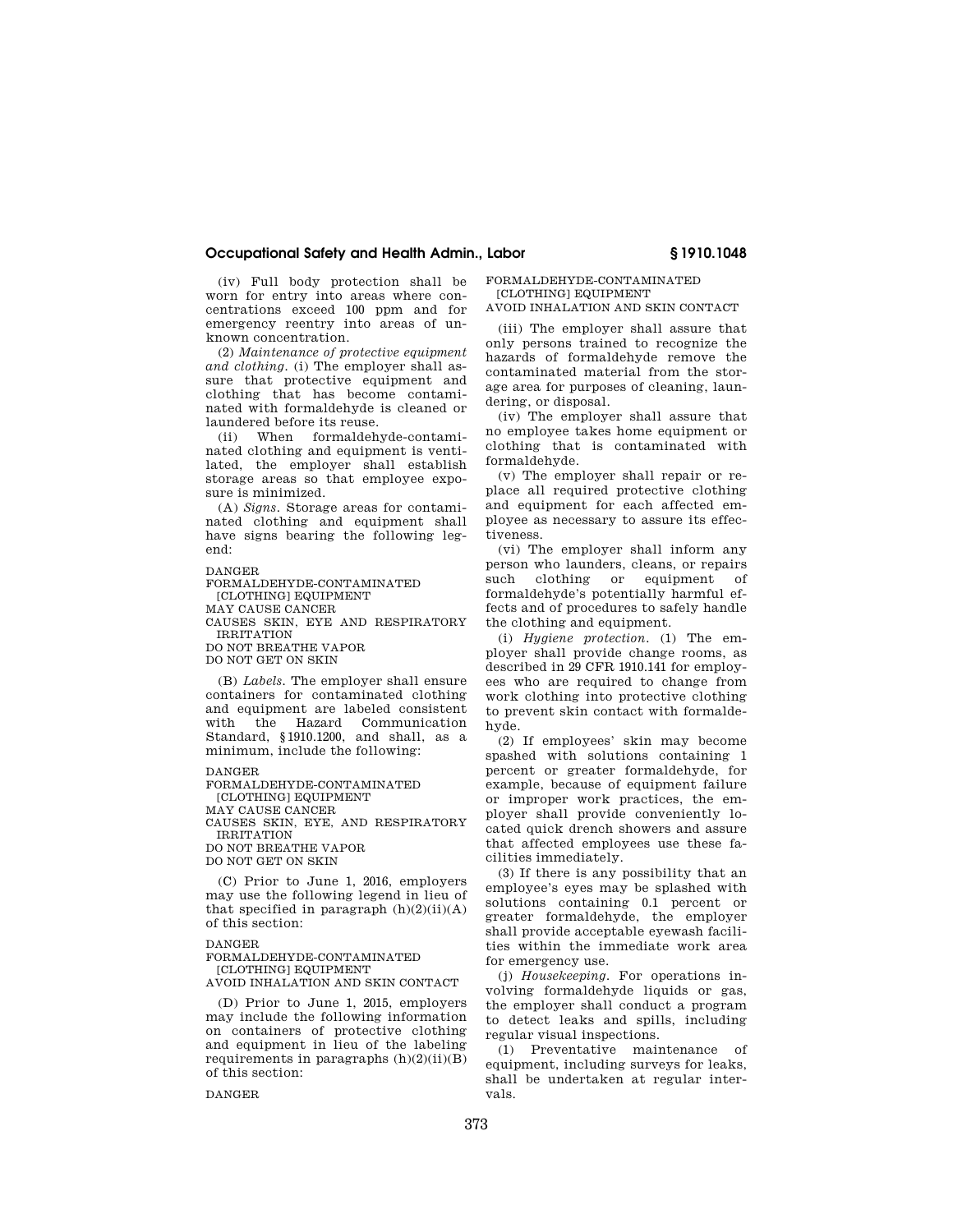(2) In work areas where spillage may occur, the employer shall make provisions to contain the spill, to decontaminate the work area, and to dispose of the waste.

(3) The employer shall assure that all leaks are repaired and spills are cleaned promptly by employees wearing suitable protective equipment and trained in proper methods for cleanup and decontamination.<br>(4) Formaldeh

(4) Formaldehyde-contaminated waste and debris resulting from leaks or spills shall be placed for disposal in sealed containers bearing a label warning of formaldehyde's presence and of the hazards associated with formaldehyde. The employer shall ensure that the labels are in accordance with paragraph (m) of this section.

(k) *Emergencies.* For each workplace where there is the possibility of an emergency involving formaldehyde, the employer shall assure appropriate procedures are adopted to minimize injury and loss of life. Appropriate procedures shall be implemented in the event of an emergency.

(l) *Medical surveillance*—(1) *Employees covered.* (i) The employer shall institute medical surveillance programs for all employees exposed to formaldehyde at concentrations at or exceeding the action level or exceeding the STEL.

(ii) The employer shall make medical surveillance available for employees who develop signs and symptoms of overexposure to formaldehyde and for all employees exposed to formaldehyde in emergencies. When determining whether an employee may be experiencing signs and symptoms of possible overexposure to formaldehyde, the employer may rely on the evidence that signs and symptoms associated with formaldehyde exposure will occur only in exceptional circumstances when airborne exposure is less than 0.1 ppm and when formaldehyde is present in material in concentrations less than 0.1 percent.

(2) *Examination by a physician.* All medical procedures, including administration of medical disease questionnaires, shall be performed by or under the supervision of a licensed physician and shall be provided without cost to the employee, without loss of pay, and at a reasonable time and place.

# **§ 1910.1048 29 CFR Ch. XVII (7–1–18 Edition)**

(3) *Medical disease questionnaire.* The employer shall make the following medical surveillance available to employees prior to assignment to a job where formaldehyde exposure is at or above the action level or above the STEL and annually thereafter. The employer shall also make the following medical surveillance available promptly upon determining that an employee is experiencing signs and symptoms indicative of possible overexposure to formaldehyde.

(i) Administration of a medical disease questionnaire, such as in appendix D, which is designed to elicit information on work history, smoking history, any evidence of eye, nose, or throat irritation; chronic airway problems or hyperreactive airway disease: allergic skin conditions or dermatitis; and upper or lower respiratory problems.

(ii) A determination by the physician, based on evaluation of the medical disease questionnaire, of whether a medical examination is necessary for employees not required to wear respirators to reduce exposure to formaldehyde.

(4) *Medical examinations.* Medical examinations shall be given to any employee who the physician feels, based on information in the medical disease questionnaire, may be at increased risk from exposure to formaldehyde and at the time of initial assignment and at least annually thereafter to all employees required to wear a respirator to reduce exposure to formaldehyde. The medical examination shall include:

(i) A physical examination with emphasis on evidence of irritation or sensitization of the skin and respiratory system, shortness of breath, or irritation of the eyes.

(ii) Laboratory examinations for respirator wearers consisting of baseline and annual pulmonary function tests. As a minimum, these tests shall consist of forced vital capacity (FVC), forced expiratory volume in one second  $(FEV<sub>1</sub>)$ , and forced expiratory flow (FEF).

(iii) Any other test which the examining physician deems necessary to complete the written opinion.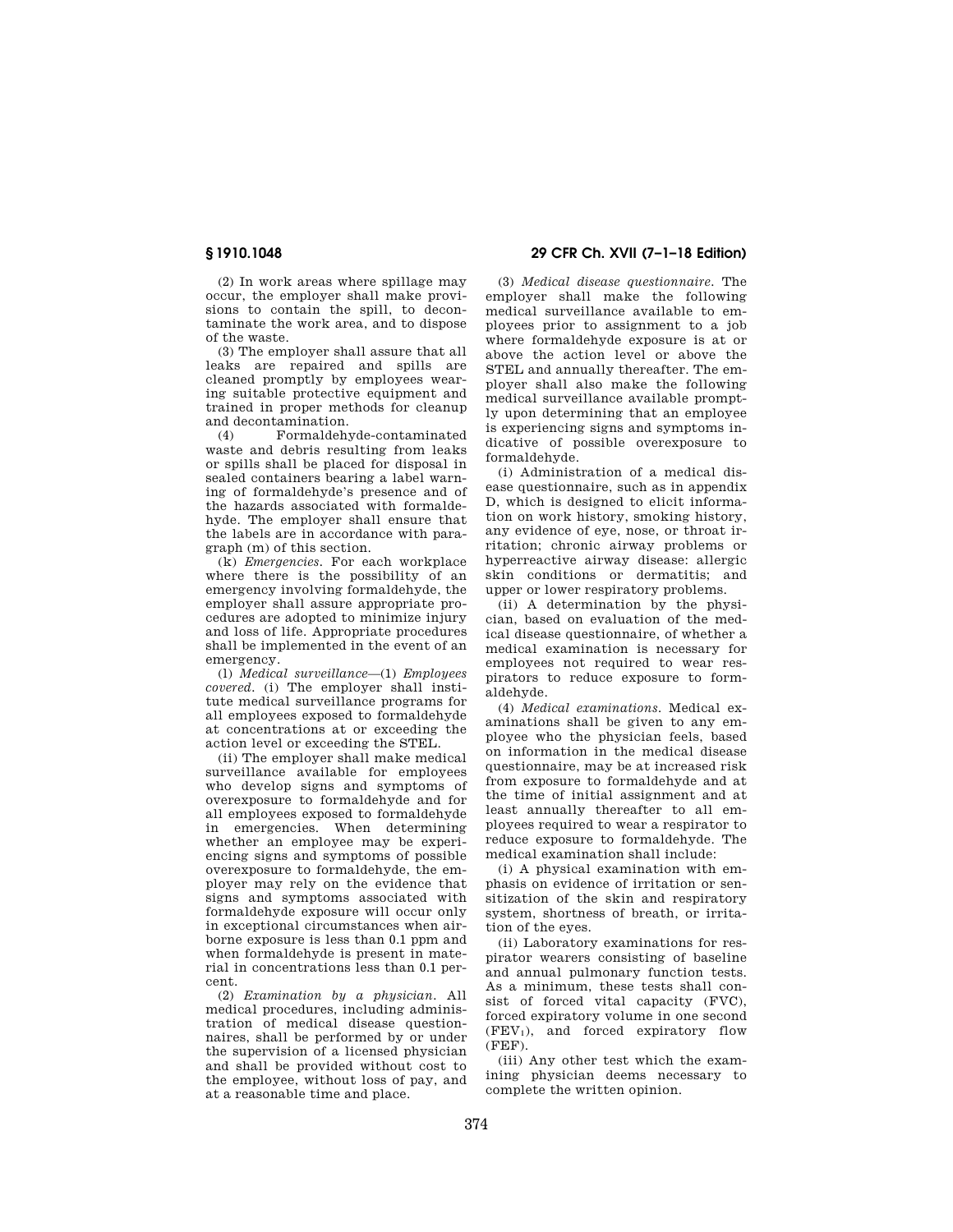(iv) Counseling of employees having medical conditions that would be directly or indirectly aggravated by exposure to formaldehyde on the increased risk of impairment of their health.

(5) *Examinations for employees exposed in an emergency.* The employer shall make medical examinations available as soon as possible to all employees who have been exposed to formaldehyde in an emergency.

(i) The examination shall include a medical and work history with emphasis on any evidence of upper or lower respiratory problems, allergic conditions, skin reaction or hypersensitivity, and any evidence of eye, nose, or throat irritation.

(ii) Other examinations shall consist of those elements considered appropriate by the examining physician.

(6) *Information provided to the physician.* The employer shall provide the following information to the examining physician:

(i) A copy of this standard and appen $dix A$ , C,  $D$ , and E:

(ii) A description of the affected employee's job duties as they relate to the employee's exposure to formaldehyde;

(iii) The representative exposure level for the employee's job assignment;

(iv) Information concerning any personal protective equipment and respiratory protection used or to be used by the employee; and

(v) Information from previous medical examinations of the affected employee within the control of the employer.

(vi) In the event of a nonroutine examination because of an emergency, the employer shall provide to the physician as soon as possible: A description of how the emergency occurred and the exposure the victim may have received.

(7) *Physician's written opinion.* (i) For each examination required under this standard, the employer shall obtain a written opinion from the examining physician. This written opinion shall contain the results of the medical examination except that it shall not reveal specific findings or diagnoses unrelated to occupational exposure to

formaldehyde. The written opinion shall include:

(A) The physician's opinion as to whether the employee has any medical condition that would place the employee at an increased risk of material impairment of health from exposure to formaldehyde;

(B) Any recommended limitations on the employee's exposure or changes in the use of personal protective equipment, including respirators;

(C) A statement that the employee has been informed by the physician of any medical conditions which would be aggravated by exposure to formaldehyde, whether these conditions may have resulted from past formaldehyde exposure or from exposure in an emergency, and whether there is a need for further examination or treatment.

(ii) The employer shall provide for retention of the results of the medical examination and tests conducted by the physician.

(iii) The employer shall provide a copy of the physician's written opinion to the affected employee within 15 days of its receipt.

(8) *Medical removal.* (i) The provisions of paragraph (l)(8) apply when an employee reports significant irritation of the mucosa of the eyes or the upper airways, respiratory sensitization, dermal irritation, or dermal sensitization attributed to workplace formaldehyde exposure. Medical removal provisions do not apply in the case of dermal irritation or dermal sensitization when the product suspected of causing the dermal condition contains less than 0.05% formaldehyde.

(ii) An employee's report of signs or symptoms of possible overexposure to formaldehyde shall be evaluated by a physician selected by the employer pursuant to paragraph  $(1)(3)$ . If the physician determines that a medical examination is not necessary under para $graph$   $(l)(3)(ii)$ , there shall be a twoweek evaluation and remediation period to permit the employer to ascertain whether the signs or symptoms subside untreated or with the use of creams, gloves, first aid treatment or personal protective equipment. Industrial hygiene measures that limit the employee's exposure to formaldehyde may also be implemented during this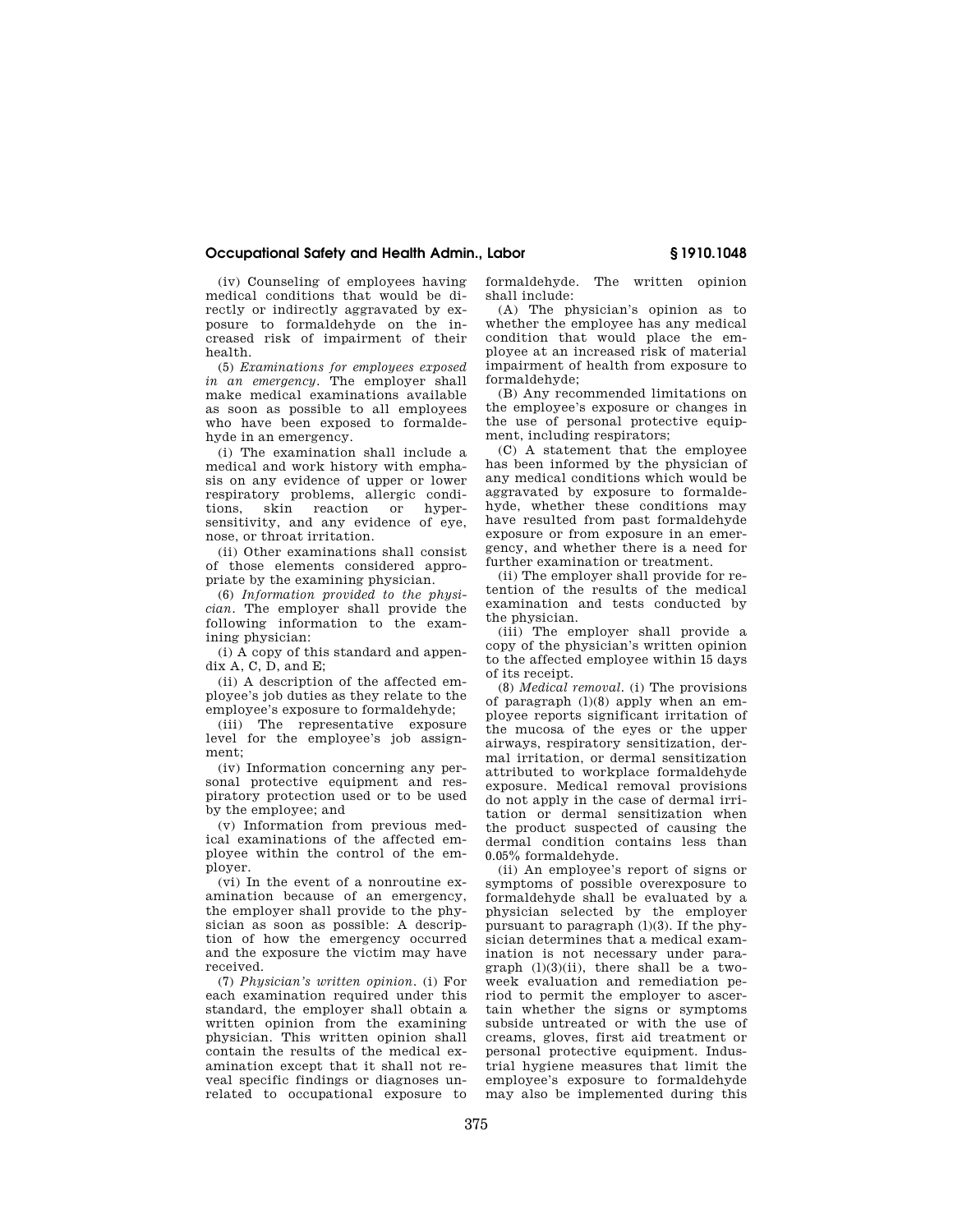period. The employee shall be referred immediately to a physician prior to expiration of the two-week period if the signs or symptoms worsen. Earnings, seniority and benefits may not be altered during the two-week period by virtue of the report.

(iii) If the signs or symptoms have not subsided or been remedied by the end of the two-week period, or earlier if signs or symptoms warrant, the employee shall be examined by a physician selected by the employer. The physician shall presume, absent contrary evidence, that observed dermal irritation or dermal sensitization are not attributable to formaldehyde when products to which the affected employee is exposed contain less than 0.1% formaldehyde.

(iv) Medical examinations shall be conducted in compliance with the requirements of paragraph (l)(5) (i) and (ii). Additional guidelines for conducting medical exams are contained in appendix C.

(v) If the physician finds that significant irritation of the mucosa of the eyes or of the upper airways, respiratory sensitization, dermal irritation, or dermal sensitization result from workplace formaldehyde exposure and recommends restrictions or removal, the employer shall promptly comply with the restrictions or recommendation of removal. In the event of a recommendation of removal, the employer shall remove the effected employee from the current formaldehyde exposure and if possible, transfer the employee to work having no or significantly less exposure to formaldehyde.

(vi) When an employee is removed pursuant to paragraph  $(l)(8)(v)$ , the employer shall transfer the employee to comparable work for which the employee is qualified or can be trained in a short period (up to 6 months), where the formaldehyde exposures are as low as possible, but not higher than the action level. The employeer shall maintain the employee's current earnings, seniority, and other benefits. If there is no such work available, the employer shall maintain the employee's current earnings, seniority and other benefits until such work becomes available, until the employee is determined to be unable to return to workplace form-

**§ 1910.1048 29 CFR Ch. XVII (7–1–18 Edition)** 

aldehyde exposure, until the employee is determined to be able to return to the original job status, or for six months, whichever comes first.

(vii) The employer shall arrange for a follow-up medical examination to take place within six months after the employee is removed pursuant to this paragraph. This examination shall determine if the employee can return to the original job status, or if the removal is to be permanent. The physician shall make a decision within six months of the date the employee was removed as to whether the employee can be returned to the original job status, or if the removal is to be permanent.

(viii) An employer's obligation to provide earnings, seniority and other benefits to a removed employee may be reduced to the extent that the employee receives compensation for earnings lost during the period of removal either from a publicly or employerfunded compensation program or from employment with another employer made possible by virtue of the employee's removal.

(ix) In making determinations of the formaldehyde content of materials under this paragraph the employer may rely on objective data.

(9) *Multiple physician review.* (i) After the employer selects the initial physician who conducts any medical examination or consultation to determine whether medical removal or restriction is appropriate, the employee may designate a second physician to review any findings, determinations or recommendations of the initial physician and to conduct such examinations, consultations, and laboratory tests as the second physician deems necessary and appropriate to evaluate the effects of formaldehyde exposure and to facilitate this review.

(ii) The employer shall promptly notify an employee of the right to seek a second medical opinion after each occasion that an initial physician conducts a medical examination or consultation for the purpose of medical removal or restriction.

(iii) The employer may condition its participation in, and payment for, the multiple physician review mechanism upon the employee doing the following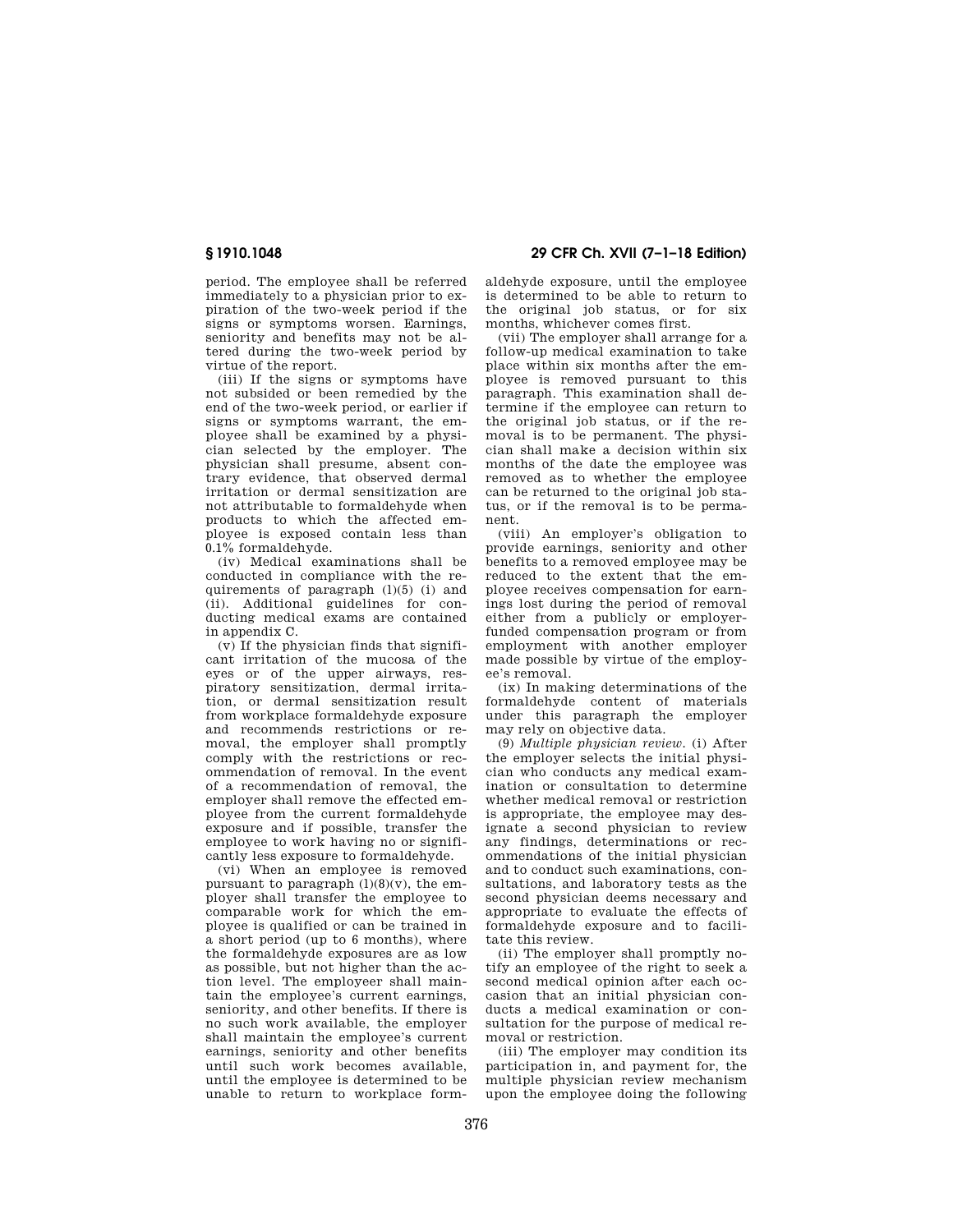within fifteen (15) days after receipt of the notification of the right to seek a second medical opinion, or receipt of the initial physician's written opinion, whichever is later;

(A) The employee informs the employer of the intention to seek a second medical opinion, and

(B) The employee initiates steps to make an appointment with a second physician.

(iv) If the findings, determinations or recommendations of the second physician differ from those of the initial physician, then the employer and the employee shall assure that efforts are made for the two physicians to resolve the disagreement. If the two physicians are unable to quickly resolve their disagreement, then the employer and the employee through their respective physicians shall designate a third physician who shall be a specialist in the field at issue:

(A) To review the findings, determinations or recommendations of the prior physicians; and

(B) To conduct such examinations, consultations, laboratory tests and discussions with the prior physicians as the third physician deems necessary to resolve the disagreement of the prior physicians.

(v) In the alternative, the employer and the employee or authorized employee representative may jointly designate such third physician.

(vi) The employer shall act consistent with the findings, determinations and recommendations of the third physician, unless the employer and the employee reach an agreement which is otherwise consistent with the recommendations of at least one of the three physicians.

(m) *Communication of hazards*—(1) *communication—General.* (i) Chemical manufacturers, importers, distributors and employers shall comply with all requirements of the Hazard<br>Communication Standard (HCS)  $Common$ ication (§1910.1200) for formaldehyde.

(ii) In classifying the hazards of formaldehyde at least the following hazards are to be addressed: Cancer; skin and respiratory sensitization; eye, skin and respiratory tract irritation; acute toxicity effects; and flammability.

(iii) Employers shall include formaldehyde in the hazard communication program established to comply with the HCS (§1910.1200). Employers shall ensure that each employee has access to labels on containers of formaldehyde and to safety data sheets, and is trained in accordance with the requirements of HCS and paragraph (n) of this section.

(iv) Paragraphs  $(m)(1)(i)$ ,  $(m)(1)(ii)$ , and  $(m)(1)(iii)$  of this section apply to chemicals associated with formaldehyde gas, all mixtures or solutions composed of greater than 0.1 percent formaldehyde, and materials capable of releasing formaldehyde into the air at concentrations reaching or exceeding  $0.1$  ppm.

(v) In making the determinations of anticipated levels of formaldehyde release, the employer may rely on objective data indicating the extent of potential formaldehyde release under reasonably foreseeable conditions of use.

 $(2)(i)$  In addition to the requirements in paragraphs  $(m)(1)$  through  $(m)(1)(iv)$ of this section, for materials listed in paragraph  $(m)(1)(iv)$  capable of releasing formaldehyde at levels above 0.5 ppm, labels shall appropriately address all hazards as defined in paragraph (d) of §1910.1200 and Appendices A and B to §1910.1200, including cancer and respiratory sensitization, and shall contain the hazard statement ''May Cause Cancer.''

(ii) As a minimum, for all materials listed in paragraph  $(m)(1)(i)$  and  $(iv)$  of this section capable of releasing formaldehyde at levels of 0.1 ppm to 0.5 ppm, labels shall identify that the product contains formaldehyde; list the name and address of the responsible party; and state that physical and health hazard information is readily available from the employer and from safety data sheets.

(iii) Prior to June 1, 2015, employers may include the phrase ''Potential Cancer Hazard'' in lieu of ''May Cause Cancer'' as specified in paragraph  $(m)(2)(i)$  of this section.

(n) *Employee information and training*—(1) *Participation.* The employer shall assure that all employees who are assigned to workplaces where there is exposure to formaldehyde participate in a training program, except that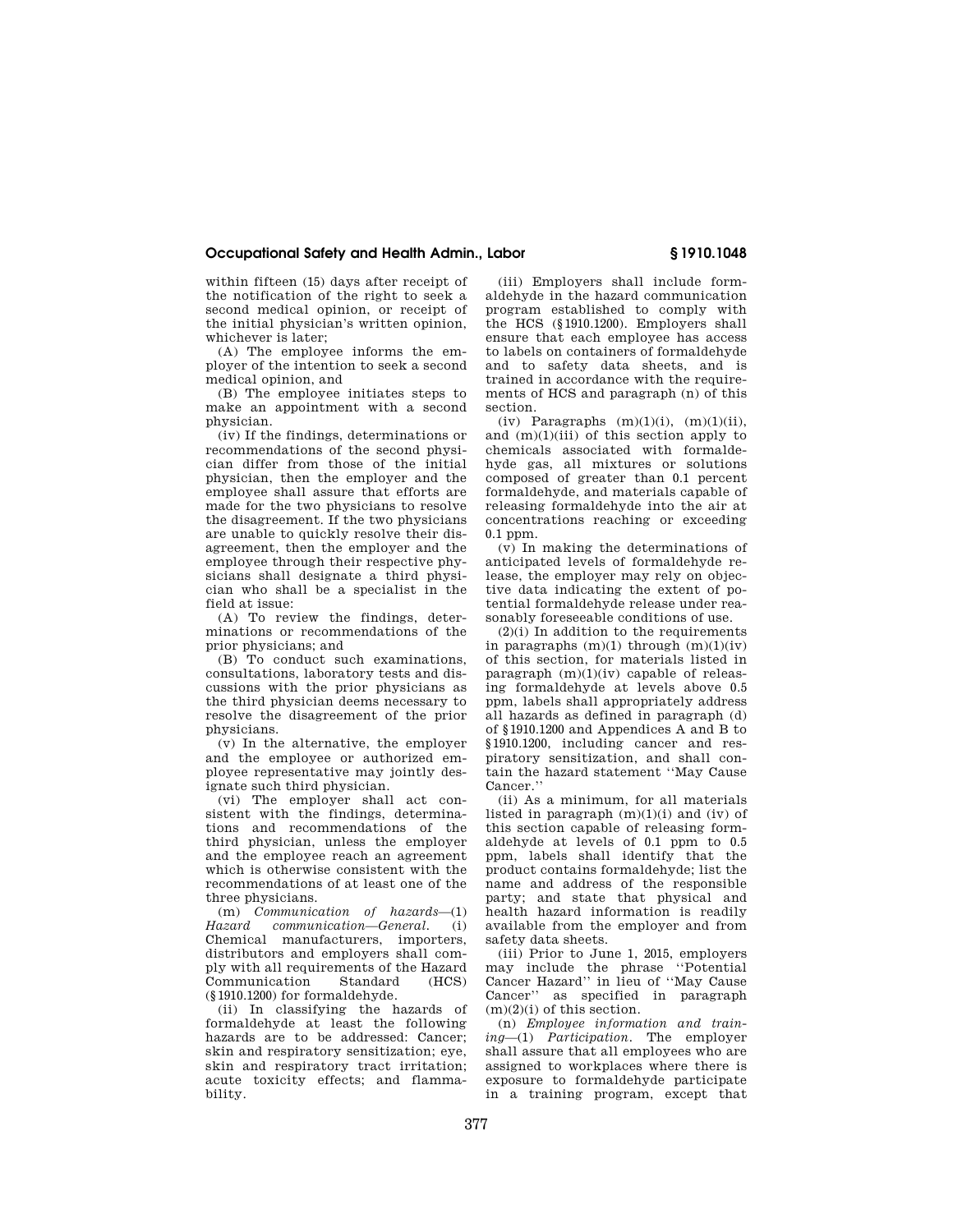where the employer can show, using objective data, that employees are not exposed to formaldehyde at or above 0.1 ppm, the employer is not required to provide training.

(2) *Frequency.* Employers shall provide such information and training to employees at the time of initial assignment, and whenever a new exposure to formaldehyde is introduced into the work area. The training shall be repeated at least annually.

(3) *Training program.* The training program shall be conducted in a manner which the employee is able to understand and shall include:

(i) A discussion of the contents of this regulation and the contents of the Material Safety Data Sheet.

(ii) The purpose for and a description of the medical surveillance program required by this standard, including:

(A) A description of the potential health hazards associated with exposure to formaldehyde and a description of the signs and symptoms of exposure to formaldehyde.

(B) Instructions to immediately report to the employer the development of any adverse signs or symptoms that the employee suspects is attributable to formaldehyde exposure.

(iii) Description of operations in the work area where formaldehyde is present and an explanation of the safe work practices appropriate for limiting exposure to formaldehyde in each job;

(iv) The purpose for, proper use of, and limitations of personal protective clothing and equipment;

(v) Instructions for the handling of spills, emergencies, and clean-up procedures;

(vi) An explanation of the importance of engineering and work practice controls for employee protection and any necessary instruction in the use of these controls; and

(vii) A review of emergency procedures including the specific duties or assignments of each employee in the event of an emergency.

(4) *Access to training materials.* (i) The employer shall inform all affected employees of the location of written training materials and shall make these materials readily available, without cost, to the affected employees.

**§ 1910.1048 29 CFR Ch. XVII (7–1–18 Edition)** 

(ii) The employer shall provide, upon request, all training materials relating to the employee training program to the Assistant Secretary and the Director.

(o) *Recordkeeping*—(1) *Exposure measurements.* The employer shall establish and maintain an accurate record of all measurements taken to monitor employee exposure to formaldehyde. This record shall include:

(i) The date of measurement;

(ii) The operation being monitored;

(iii) The methods of sampling and analysis and evidence of their accuracy and precision;

(iv) The number, durations, time, and results of samples taken;

(v) The types of protective devices worn; and

(vi) The names, job classifications, social security numbers, and exposure estimates of the employees whose exposures are represented by the actual monitoring results.

(2) *Exposure determinations.* Where the employer has determined that no monitoring is required under this standard, the employer shall maintain a record of the objective data relied upon to support the determination that no employee is exposed to formaldehyde at or above the action level.

(3) *Medical surveillance.* The employer shall establish and maintain an accurate record for each employee subject to medical surveillance under this standard. This record shall include:

(i) The name and social security number of the employee;

(ii) The physician's written opinion;

(iii) A list of any employee health complaints that may be related to exposure to formaldehyde; and

(iv) A copy of the medical examination results, including medical disease questionnaires and results of any medical tests required by the standard or mandated by the examining physician.

(4) *Respirator fit testing.* (i) The employer shall establish and maintain accurate records for employees subject to negative pressure respirator fit testing required by this standard.

(ii) This record shall include:

(A) A copy of the protocol selected for respirator fit testing.

(B) A copy of the results of any fit testing performed.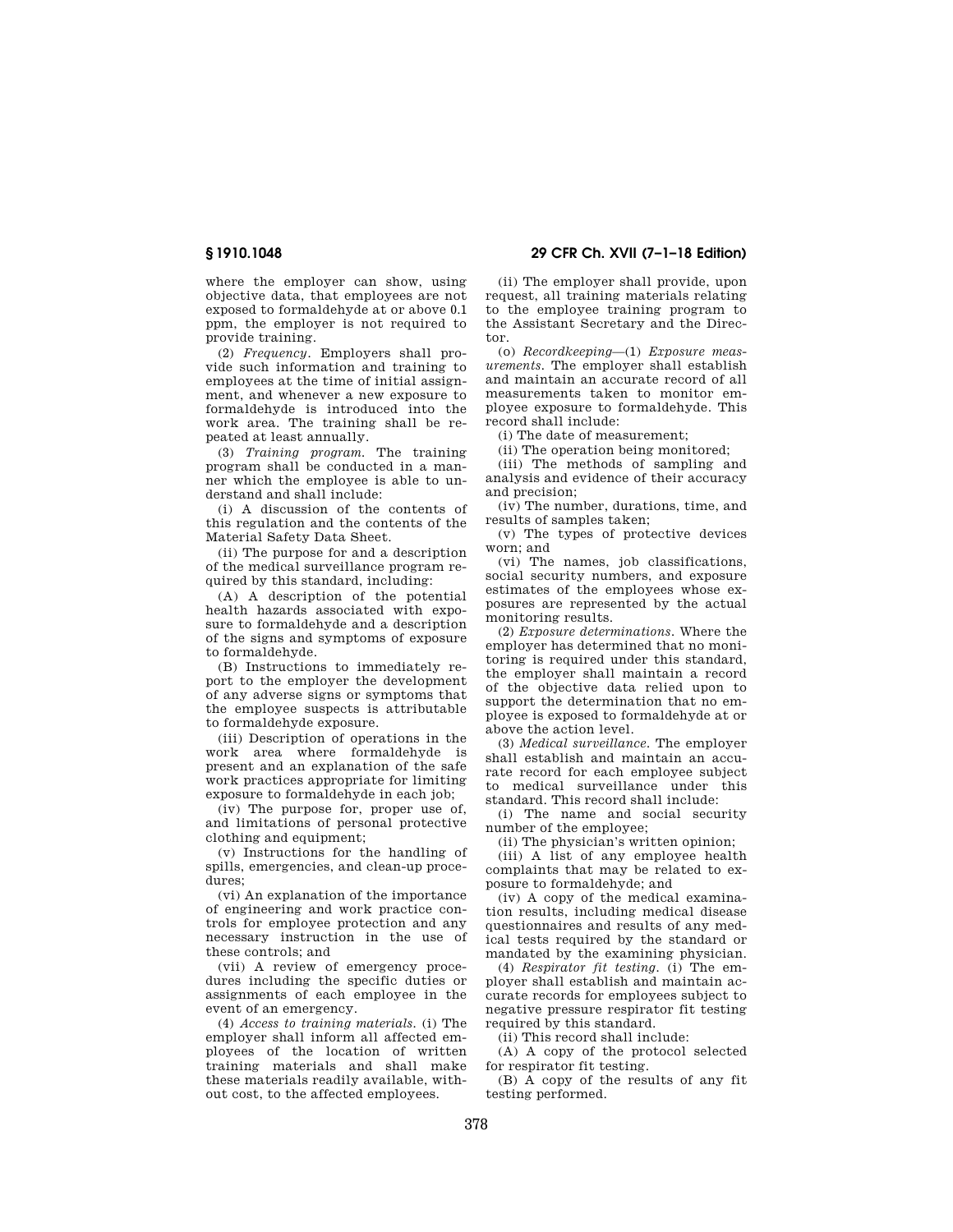(C) The size and manufacturer of the types of respirators available for selection.

(D) The date of the most recent fit testing, the name and social security number of each tested employee, and the respirator type and facepiece selected.

(5) *Record retention.* The employer shall retain records required by this standard for at least the following periods:

(i) Exposure records and determinations shall be kept for at least 30 years.

(ii) Medical records shall be kept for the duration of employment plus 30 years.

(iii) Respirator fit testing records shall be kept until replaced by a more recent record.

(6) *Availability of records.* (i) Upon request, the employer shall make all records maintained as a requirement of this standard available for examination and copying to the Assistant Secretary and the Director.

(ii) The employer shall make employee exposure records, including estimates made from representative monitoring and available upon request for examination, and copying to the subject employee, or former employee, and employee representatives in accordance with 29 CFR 1910.1020 (a)–(e) and  $(g)$ – $(i)$ .

(iii) Employee medical records required by this standard shall be provided upon request for examination and coying, to the subject employee or former employee or to anyone having the specific written consent of the subject employee or former employee in accordance with 29 CFR 1910.1020 (a)–(e) and  $(g)$ – $(i)$ .

APPENDIX A TO §1910.1048—SUBSTANCE TECHNICAL GUIDELINES FOR FORMALIN

The following Substance Technical Guideline for Formalin provides information on uninhibited formalin solution (37% formaldehyde, no methanol stabilizer). It is designed to inform employees at the production level of their rights and duties under the formaldehyde standard whether their job title defines them as workers or supervisors. Much of the information provided is general; however, some information is specific for formalin. When employee exposure to formaldehyde is from resins capable of releasing formaldehyde, the resin itself and other impurities or decomposition products may also be toxic, and employers should include this information as well when informing employees of the hazards associated with the materials they handle. The precise hazards associated with exposure to formaldehyde depend both on the form (solid, liquid, or gas) of the material and the concentration of formaldehyde present. For example, 37–50 percent solutions of formaldehyde present a much greater hazard to the skin and eyes from spills or splashes than solutions containing less than 1 percent formaldehyde. Individual Substance Technical Guidelines used by the employer for training employees should be modified to properly give information on the material actually being used.

# *Substance Identification*

*Chemical Name:* Formaldehyde

*Chemical Family:* Aldehyde

*Chemical Formula:* HCHO

*Molecular Weight:* 30.03

*Chemical Abstracts Service Number (CAS Number):* 50–00–0

*Synonyms:* Formalin; Formic Aldehyde; Paraform; Formol; Formalin (Methanolfree); Fyde; Formalith; Methanal; Methyl Aldehyde; Methylene Glycol; Methylene Oxide; Tetraoxymethalene; Oxomethane; Oxymethylene

*Components and Contaminants* 

*Percent:* 37.0 Formaldehyde

*Percent:* 63.0 Water

(Note—Inhibited solutions contain meth-

anol.)

*Other Contaminants:* Formic acid (alcohol free)

*Exposure Limits:* 

OSHA TWA—0.75 ppm

OSHA STEL—2 ppm

## *Physical Data*

*Description:* Colorless liquid, pungent odor

*Boiling point:* 214 °F (101 °C)

*Specific Gravity:* 1.08 (H<sub>2</sub> O = 1 @ 20 °C)

*pH:* 2.8–4.0

*Solubility in Water:* Miscible

*Solvent Solubility:* Soluble in alcohol and acetone

*Vapor Density:* **1.04** (Air = 1.@ 20 °C)

*Odor Threshold:* 0.8–1 ppm

# *Fire and Explosion Hazard*

Moderate fire and explosion hazard when exposed to heat or flame.

The flash point of 37% formaldehyde solutions is above normal room temperature, but the explosion range is very wide, from 7 to 73% by volume in air.

Reaction of formaldehyde with nitrogen dioxide, nitromethane, perchloric acid and aniline, or peroxyformic acid yields explosive compounds.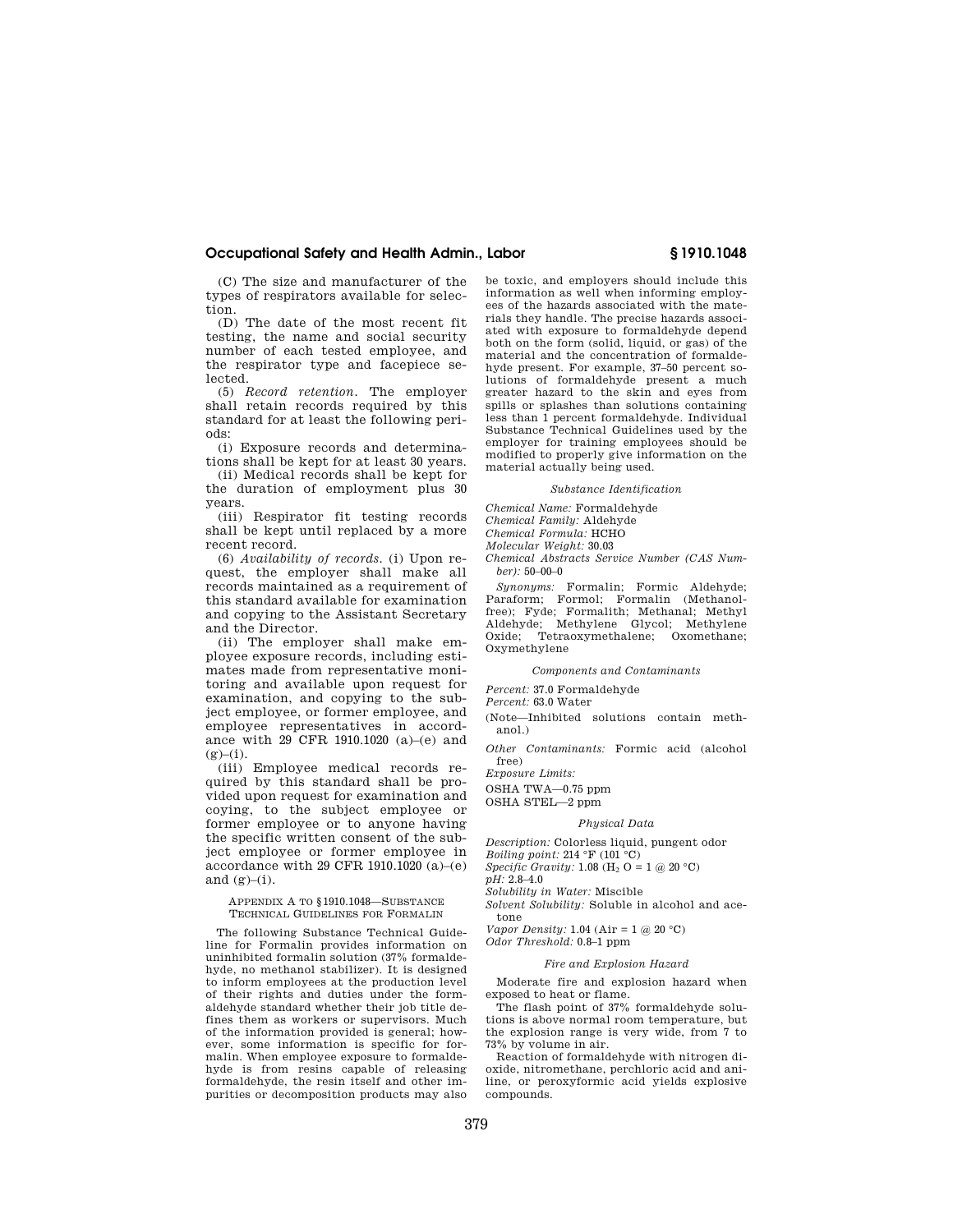*Flash Point:* 185 °F (85 °C) closed cup

*Lower Explosion Limit:* 7%

*Upper Explosion Limit:* 73%

*Autoignition Temperature:* 806 °F (430 °C)

Flammability (OSHA): Category 4 flammable liquid

*Extinguishing Media:* Use dry chemical, ''alcohol foam'', carbon dioxide, or water in flooding amounts as fog. Solid streams may not be effective. Cool fire-exposed containers with water from side until well after fire is out.

Use of water spray to flush spills can also dilute the spill to produce nonflammable mixtures. Water runoff, however, should be contained for treatment.

### *National Fire Protection Association Section 325M Designation:*

*Health:* 2—Materials hazardous to health, but areas may be entered with full-faced mask self-contained breathing apparatus which provides eye protection.

*Flammability:* 2—Materials which must be moderately heated before ignition will occur. Water spray may be used to extinguish the fire because the material can be cooled below its flash point.

*Reactivity:* D—Materials which (in themselves) are normally stable even under fire exposure conditions and which are not reactive with water. Normal fire fighting procedures may be used.

### *Reactivity*

*Stability:* Formaldehyde solutions may selfpolymerize to form paraformaldehyde which precipitates.

*Incompatibility (Materials to Avoid):* Strong oxidizing agents, caustics, strong alkalies, isocyanates, anhydrides, oxides, and inorganic acids. Formaldehyde reacts with hydrochloric acid to form the potent carcinogen, bis-chloromethyl ether. Formaldehyde reacts with nitrogen dioxide, nitromethane, perchloric acid and aniline, or peroxyformic acid to yield explosive compounds. A violent reaction occurs when formaldehyde is mixed with strong oxidizers.

Hazardous Combustion or Decomposition Products: Oxygen from the air can oxidize formaldehyde to formic acid, especially when heated. Formic acid is corrosive.

# *Health Hazard Data*

### Acute Effects of Exposure

*Ingestion (Swallowing):* Liquids containing 10 to 40% formaldehyde cause severe irritation and inflammation of the mouth, throat, and stomach. Severe stomach pains will follow ingestion with possible loss of consciousness and death. Ingestion of dilute formaldehyde solutions (0.03–0.04%) may cause discomfort in the stomach and pharynx.

# **§ 1910.1048 29 CFR Ch. XVII (7–1–18 Edition)**

*Inhalation (Breathing):* Formaldehyde is highly irritating to the upper respiratory tract and eyes. Concentrations of 0.5 to 2.0 ppm may irritate the eyes, nose, and throat of some individuals. Concentrations of 3 to 5 ppm also cause tearing of the eyes and are intolerable to some persons. Concentrations of 10 to 20 ppm cause difficulty in breathing, burning of the nose and throat, cough, and heavy tearing of the eyes, and 25 to 30 ppm causes severe respiratory tract injury leading to pulmonary edema and pneumonitis. A concentration of 100 ppm is immediately dangerous to life and health. Deaths from accidental exposure to high concentrations of formaldehyde have been reported.

*Skin (Dermal):* Formalin is a severe skin irritant and a sensitizer. Contact with formalin causes white discoloration, smarting, drying, cracking, and scaling. Prolonged and repeated contact can cause numbness and a hardening or tanning of the skin. Previously exposed persons may react to future exposure with an allergic eczematous dermatitis or hives.

*Eye Contact:* Formaldehyde solutions splashed in the eye can cause injuries ranging from transient discomfort to severe, permanent corneal clouding and loss of vision. The severity of the effect depends on the concentration of formaldehyde in the solution and whether or not the eyes are flushed with water immediately after the accident.

NOTE. The perception of formaldehyde by odor and eye irritation becomes less sensitive with time as one adapts to formaldehyde. This can lead to overexposure if a worker is relying on formaldehyde's warning properties to alert him or her to the potential for exposure.

*Acute Animal Toxicity:* 

*Oral,* rats: LD50 = 800 mg/kg *Oral,* mouse: LD50 = 42 mg/kg *Inhalation,* rats: LCLo = 250 mg/kg *Inhalation,* mouse: LCLo = 900 mg/kg *Inhalation, rats: LC50 = 590 mg/kg* 

## *Chronic Effects of Exposure*

*Carcinogenicity:* Formaldehyde has the potential to cause cancer in humans. Repeated and prolonged exposure increases the risk. Various animal experiments have conclusively shown formaldehyde to be a carcinogen in rats. In humans, formaldehyde exposure has been associated with cancers of the lung, nasopharynx and oropharynx, and nasal passages.

*Mutagenicity:* Formaldehyde is genotoxic in several *in vitro* test systems showing properties of both an initiator and a promoter.

*Toxicity:* Prolonged or repeated exposure to formaldehyde may result in respiratory impairment. Rats exposed to formaldehyde at 2 ppm developed benign nasal tumors and changes of the cell structure in the nose as well as inflamed mucous membranes of the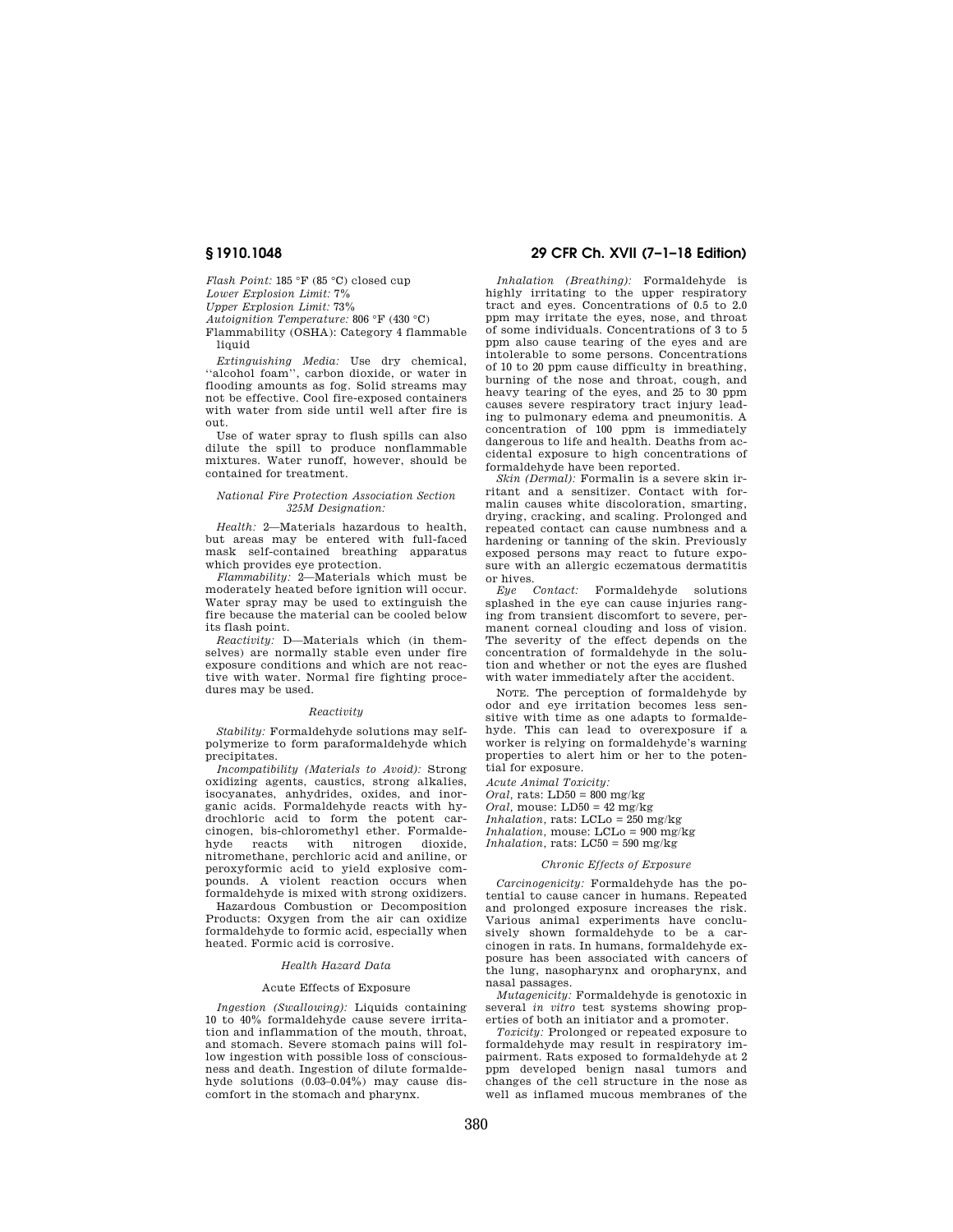nose. Structural changes in the epithelial cells in the human nose have also been observed. Some persons have developed asthma or bronchitis following exposure to formaldehyde, most often as the result of an accidental spill involving a single exposure to a high concentration of formaldehyde.

## *Emergency and First Aid Procedures*

*Ingestion (Swallowing):* If the victim is conscious, dilute, inactivate, or absorb the ingested formaldehyde by giving milk, activated charcoal, or water. Any organic material will inactivate formaldehyde. Keep affected person warm and at rest. Get medical attention immediately. If vomiting occurs, keep head lower than hips.

*Inhalation (Breathing):* Remove the victim from the exposure area to fresh air immediately. Where the formaldehyde concentration may be very high, each rescuer must put on a self-contained breathing apparatus before attempting to remove the victim, and medical personnel should be informed of the formaldehyde exposure immediately. If breathing has stopped, give artificial respiration. Keep the affected person warm and at rest. Qualified first-aid or medical personnel should administer oxygen, if available, and maintain the patient's airways and blood pressure until the victim can be transported to a medical facility. If exposure results in a highly irritated upper respiratory tract and coughing continues for more than 10 minutes, the worker should be hospitalized for observation and treatment.

*Skin Contact:* Remove contaminated clothing (including shoes) immediately. Wash the affected area of your body with soap or mild detergent and large amounts of water until no evidence of the chemical remains (at least 15 to 20 minutes). If there are chemical burns, get first aid to cover the area with sterile, dry dressing, and bandages. Get medical attention if you experience appreciable eye or respiratory irritation.

*Eye Contact:* Wash the eyes immediately with large amounts of water occasionally lifting lower and upper lids, until no evidence of chemical remains (at least 15 to 20 minutes). In case of burns, apply sterile bandages loosely without medication. Get medical attention immediately. If you have experienced appreciable eye irritation from a splash or excessive exposure, you should be referred promptly to an opthamologist for evaluation.

## *Emergency Procedures*

*Emergencies:* If you work in an area where a large amount of formaldehyde could be released in an accident or from equipment failure, your employer must develop procedures to be followed in event of an emergency. You should be trained in your specific duties in the event of an emergency, and it is impor-

tant that you clearly understand these duties. Emergency equipment must be accessible and you should be trained to use any equipment that you might need. Formaldehyde contaminated equipment must be cleaned before reuse.

If a spill of appreciable quantity occurs, leave the area quickly unless you have specific emergency duties. Do not touch spilled material. Designated persons may stop the leak and shut off ignition sources if these procedures can be done without risk. Designated persons should isolate the hazard area and deny entry except for necessary people protected by suitable protective clothing and respirators adequate for the exposure. Use water spray to reduce vapors. Do not smoke, and prohibit all flames or flares in the hazard area.

*Special Firefighting Procedures:* Learn procedures and responsibilities in the event of a fire in your workplace. Become familiar with the appropriate equipment and supplies and their location. In firefighting, withdraw immediately in case of rising sound from venting safety device or any discoloration of storage tank due to fire.

# *Spill, Leak, and Disposal Procedures*

*Occupational Spill:* For small containers, place the leaking container in a well ventilated area. Take up small spills with absorbent material and place the waste into properly labeled containers for later disposal. For larger spills, dike the spill to minimize contamination and facilitate salvage or disposal. You may be able to neutralize the spill with sodium hydroxide or sodium sulfite. Your employer must comply with EPA rules regarding the clean-up of toxic waste and notify state and local authorities, if required. If the spill is greater than 1,000 lb/day, it is reportable under EPA's Superfund legislation.

*Waste Disposal:* Your employer must dispose of waste containing formaldehyde in accordance with applicable local, state, and Federal law and in a manner that minimizes exposure of employees at the site and of the clean-up crew.

## *Monitoring and Measurement Procedures*

*Monitoring Requirements:* If your exposure to formaldehyde exceeds the 0.5 ppm action level or the 2 ppm STEL, your employer must monitor your exposure. Your employer need not measure every exposure if a ''high exposure'' employee can be identified. This person usually spends the greatest amount of time nearest the process equipment. If you are a ''representative employee'', you will be asked to wear a sampling device to collect formaldehyde. This device may be a passive badge, a sorbent tube attached to a pump, or an impinger containing liquid. You should perform your work as usual, but inform the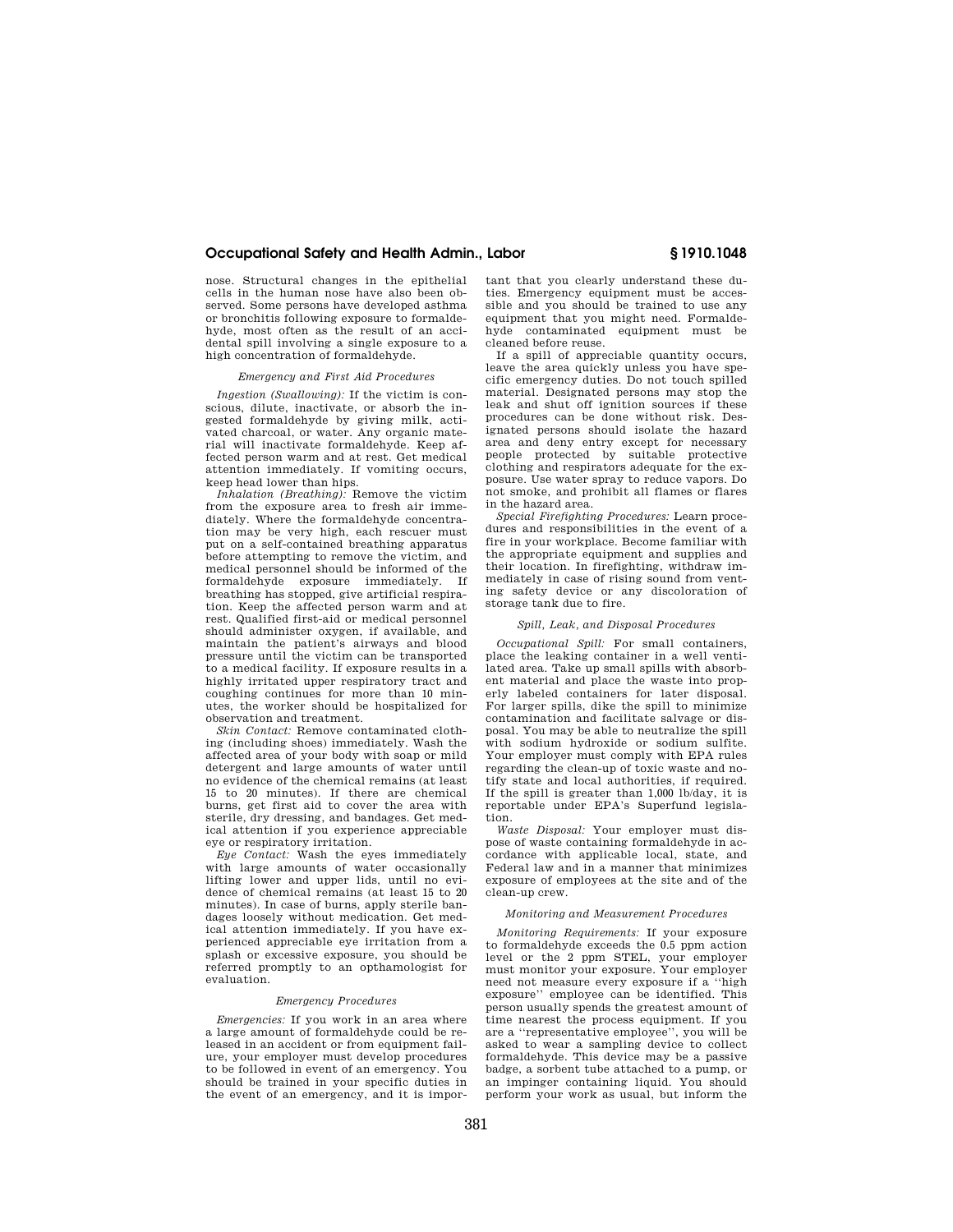person who is conducting the monitoring of any difficulties you are having wearing the device.

*Evaluation of 8-hour Exposure:* Measurements taken for the purpose of determining time-weighted average (TWA) exposures are best taken with samples covering the full shift. Samples collected must be taken from the employee's breathing zone air.

*Short-term Exposure Evaluation:* If there are tasks that involve brief but intense exposure to formaldehyde, employee exposure must be measured to assure compliance with the STEL. Sample collections are for brief periods, only 15 minutes, but several samples may be needed to identify the peak exposure.

*Monitoring Techniques:* OSHA's only requirement for selecting a method for sampling and analysis is that the methods used accurately evaluate the concentration of formaldehyde in employees' breathing zones. Sampling and analysis may be performed by collection of formaldehyde on liquid or solid sorbents with subsequent chemical analysis. Sampling and analysis may also be performed by passive diffusion monitors and short-term exposure may be measured by instruments such as real-time continuous monitoring systems and portable direct reading instruments.

*Notification of Results:* Your employer must inform you of the results of exposure monitoring representative of your job. You may be informed in writing, but posting the results where you have ready access to them constitutes compliance with the standard.

### *Protective Equipment and Clothing*

[Material impervious to formaldehyde is needed if the employee handles formaldehyde solutions of 1% or more. Other employees may also require protective clothing or equipment to prevent dermatitis.]

*Respiratory Protection:* Use NIOSH-approved full facepiece negative pressure respirators equipped with approved cartridges or canisters within the use limitations of these devices. (Present restrictions on cartridges and canisters do not permit them to be used for a full workshift.) In all other situations, use positive pressure respirators such as the positive-pressure air purifying respirator or the self-contained breathing apparatus (SCBA). If you use a negative pressure respirator, your employer must provide you with fit testing of the respirator at least once a year.

*Protective Gloves:* Wear protective (impervious) gloves provided by your employer, at no cost, to prevent contact with formalin. Your employer should select these gloves based on the results of permeation testing and in accordance with the ACGIH Guidelines for Selection of Chemical Protective Clothing.

*Eye Protection:* If you might be splashed in the eyes with formalin, it is essential that

# **§ 1910.1048 29 CFR Ch. XVII (7–1–18 Edition)**

you wear goggles or some other type of complete protection for the eye. You may also need a face shield if your face is likely to be splashed with formalin, but you must not substitute face shields for eye protection. (This section pertains to formaldehyde solutions of 1% or more.)

*Other Protective Equipment:* You must wear protective (impervious) clothing and equipment provided by your employer at no cost to prevent repeated or prolonged contact with formaldehyde liquids. If you are required to change into whole-body chemical protective clothing, your employer must provide a change room for your privacy and for storage of your normal clothing.

If you are splashed with formaldehyde, use the emergency showers and eyewash fountains provided by your employer immediately to prevent serious injury. Report the incident to your supervisor and obtain necessary medical support.

### ENTRY INTO AN IDLH ATMOSPHERE

Enter areas where the formaldehyde concentration might be 100 ppm or more only with complete body protection including a self-contained breathing apparatus with a full facepiece operated in a positive pressure mode or a supplied air respirator with full facepiece and operated in a positive pressure mode. This equipment is essential to protect your life and health under such extreme conditions.

### *Engineering Controls*

Ventilation is the most widely applied engineering control method for reducing the concentration of airborne substances in the breathing zones of workers. There are two distinct types of ventilation.

*Local Exhaust:* Local exhaust ventilation is designed to capture airborne contaminants as near to the point of generation as possible. To protect you, the direction of contaminant flow must always be toward the local exhaust system inlet and away from you.

*General (Mechanical):* General dilution ventilation involves continuous introduction of fresh air into the workroom to mix with the contaminated air and lower your breathing zone concentration of formaldehyde. Effectiveness depends on the number of air changes per hour. Where devices emitting formaldehyde are spread out over a large area, general dilution ventilation may be the only practical method of control.

*Work Practices:* Work practices and administrative procedures are an important part of a control system. If you are asked to perform a task in a certain manner to limit your exposure to formaldehyde, it is extremely important that you follow these procedures.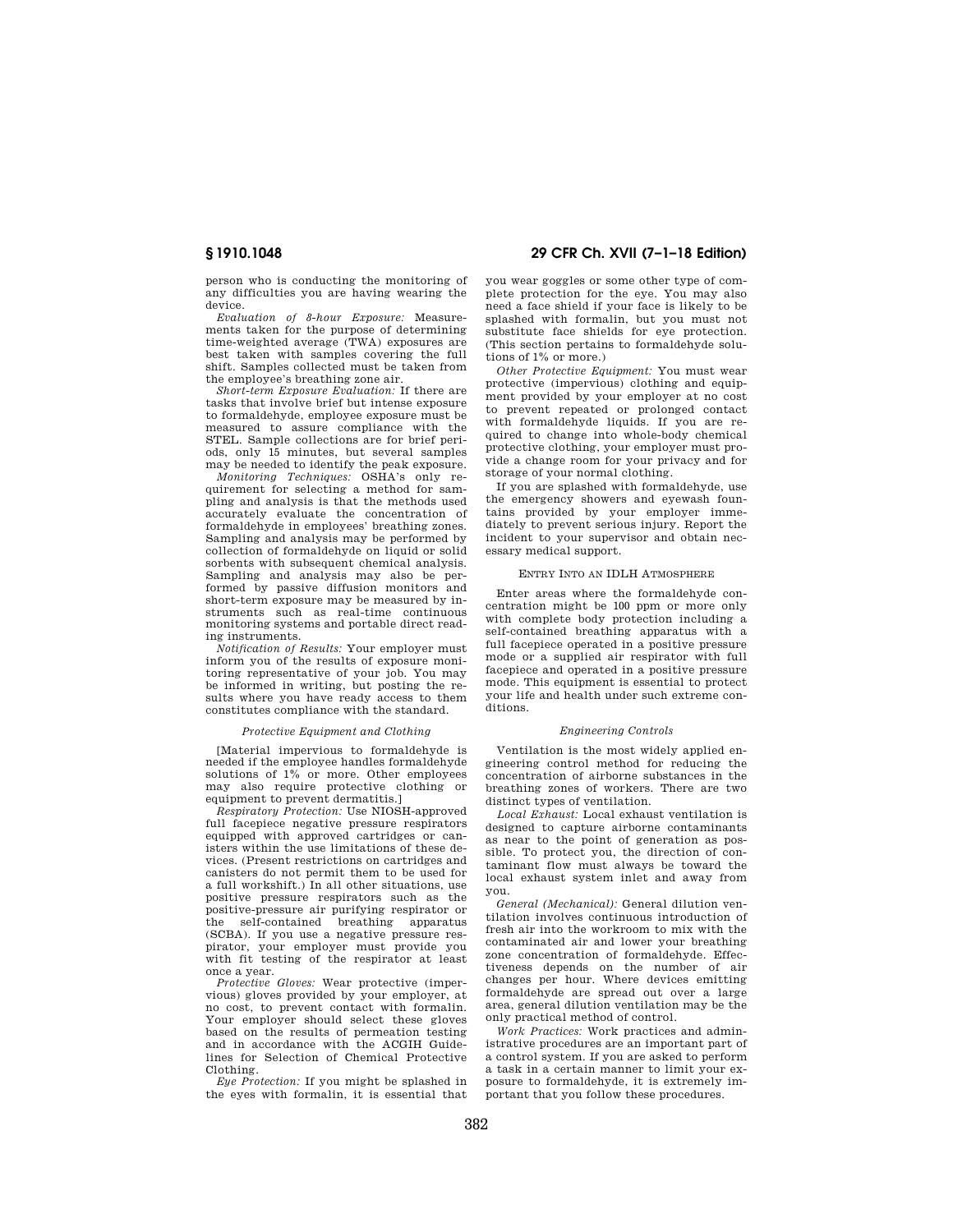# *Medical Surveillance*

Medical surveillance helps to protect employees' health. You are encouraged strongly to participate in the medical surveillance program.

Your employer must make a medical surveillance program available at no expense to you and at a reasonable time and place if you are exposed to formaldehyde at concentrations above 0.5 ppm as an 8-hour average or 2 ppm over any 15-minute period. You will be offered medical surveillance at the time of your initial assignment and once a year afterward as long as your exposure is at least 0.5 ppm (TWA) or 2 ppm (STEL). Even if your exposure is below these levels, you should inform your employer if you have signs and symptoms that you suspect, through your training, are related to your formaldehyde exposure because you may need medical surveillance to determine if your health is being impaired by your exposure.

The surveillance plan includes:

(a) A medical disease questionnaire.

(b) A physical examination if the physician determines this is necessary.

If you are required to wear a respirator, your employer must offer you a physical examination and a pulmonary function test every year.

The physician must collect all information needed to determine if you are at increased risk from your exposure to formaldehyde. At the physician's discretion, the medical examination may include other tests, such as a chest x-ray, to make this determination.

After a medical examination the physician will provide your employer with a written opinion which includes any special protective measures recommended and any restrictions on your exposure. The physician must inform you of any medical conditions you have which would be aggravated by exposure to formaldehyde.

All records from your medical examinations, including disease surveys, must be retained at your employer's expense.

### **EMERGENCIES**

If you are exposed to formaldehyde in an emergency and develop signs or symptoms associated with acute toxicity from formaldehyde exposure, your employer must provide you with a medical examination as soon as possible. This medical examination will include all steps necessary to stabilize your health. You may be kept in the hospital for observation if your symptoms are severe to ensure that any delayed effects are recognized and treated.

APPENDIX B TO §1910.1048—SAMPLING STRAT-EGY AND ANALYTICAL METHODS FOR FORM-ALDEHYDE

To protect the health of employees, exposure measurements must be unbiased and representative of employee exposure. The proper measurement of employee exposure requires more than a token commitment on the part of the employer. OSHA's mandatory requirements establish a baseline; under the best of circumstances all questions regarding employee exposure will be answered. Many employers, however, will wish to conduct more extensive monitoring before undertaking expensive commitments, such as engineering controls, to assure that the modifications are truly necessary. The following sampling strategy, which was developed at NIOSH by Nelson A. Leidel, Kenneth A. Busch, and Jeremiah R. Lynch and described in NIOSH publication No. 77–173 (Occupational Exposure Sampling Strategy Manual) will assist the employer in developing a strategy for determining the exposure of his or her employees.

There is no one correct way to determine employee exposure. Obviously, measuring the exposure of every employee exposed to formaldehyde will provide the most information on any given day. Where few employees are exposed, this may be a practical solution. For most employers, however, use of the following strategy will give just as much information at less cost.

Exposure data collected on a single day will not automatically guarantee the employer that his or her workplace is always in compliance with the formaldehyde standard. This does not imply, however, that it is impossible for an employer to be sure that his or her worksite is in compliance with the standard. Indeed, a properly designed sampling strategy showing that all employees are exposed below the PELs, at least with a 95 percent certainty, is compelling evidence that the exposure limits are being achieved provided that measurements are conducted using valid sampling strategy and approved analytical methods.

There are two PELs, the TWA concentration and the STEL. Most employers will find that one of these two limits is more critical in the control of their operations, and OSHA expects that the employer will concentrate monitoring efforts on the critical component. If the more difficult exposure is controlled, this information, along with calculations to support the assumptions, should be adequate to show that the other exposure limit is also being achieved.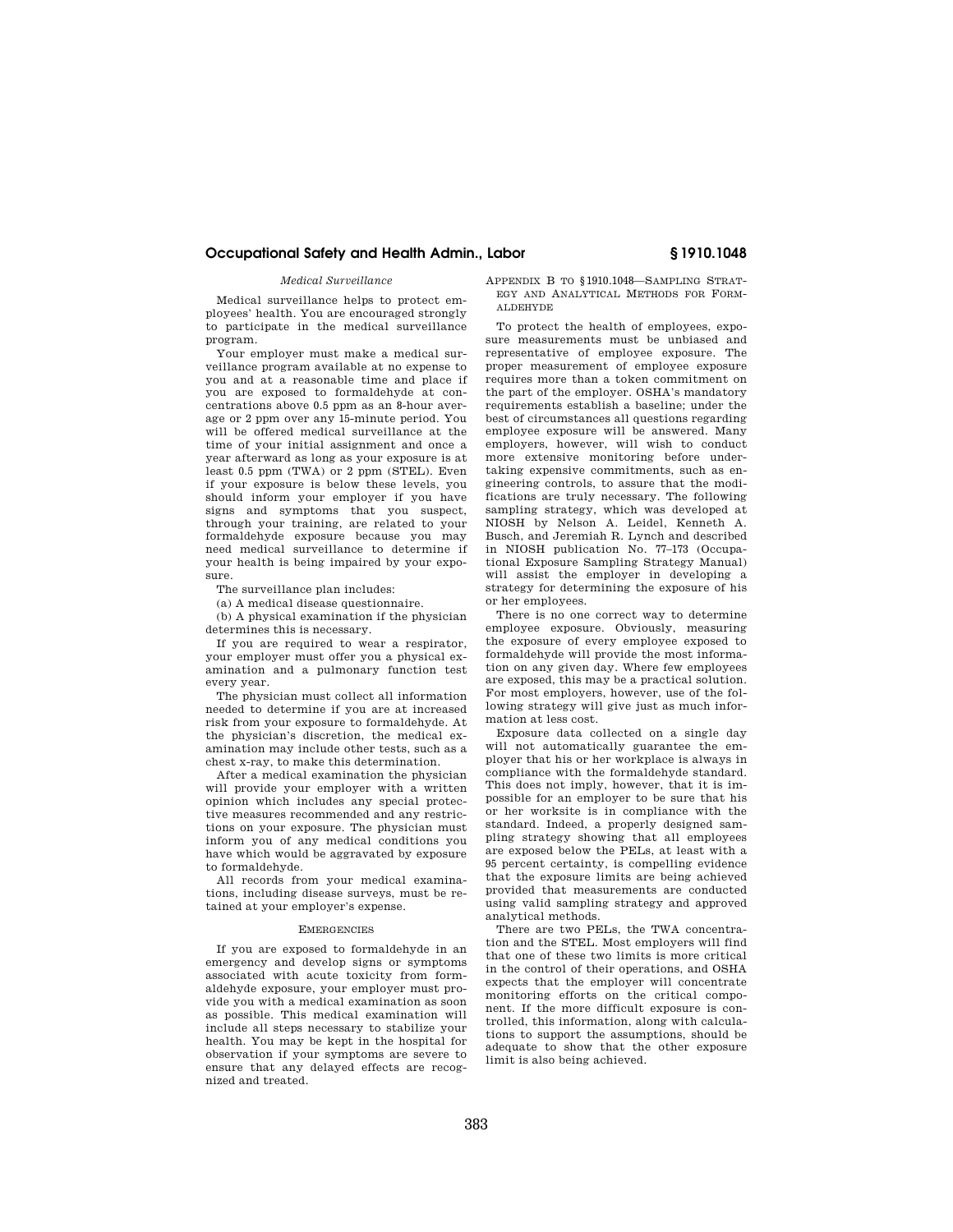# *Sampling Strategy*

### Determination of the Need for Exposure Measurements

The employer must determine whether employees may be exposed to concentrations in excess of the action level. This determination becomes the first step in an employee exposure monitoring program that minimizes employer sampling burdens while providing adequate employee protection. If employees may be exposed above the action level, the employer must measure exposure. Otherwise, an objective determination that employee exposure is low provides adequate evidence that exposure potential has been examined.

The employer should examine all available relevant information, *eg.* insurance company and trade association data and information from suppliers or exposure data collected from similar operations. The employer may also use previously-conducted sampling including area monitoring. The employer must make a determination relevant to each operation although this need not be on a separate piece of paper. If the employer can demonstrate conclusively that no employee is exposed above the action level or the STEL through the use of objective data, the employer need proceed no further on employee exposure monitoring until such time that conditions have changed and the determination is no longer valid.

If the employer cannot determine that employee exposure is less than the action level and the STEL, employee exposure monitoring will have to be conducted.

## Workplace Material Survey

The primary purpose of a survey of raw material is to determine if formaldehyde is being used in the work environment and if so, the conditions under which formaldehyde is being used.

The first step is to tabulate all situations where formaldehyde is used in a manner such that it may be released into the workplace atmosphere or contaminate the skin. This information should be available through analysis of company records and information on the MSDSs available through provisions of this standard and the Hazard Communication standard.

If there is an indication from materials handling records and accompanying MSDSs that formaldehyde is being used in the following types of processes or work operations, there may be a potential for releasing formaldehyde into the workplace atmosphere:

(1) Any operation that involves grinding, sanding, sawing, cutting, crushing, screening, sieving, or any other manipulation of material that generates formaldehyde-bearing dust

**§ 1910.1048 29 CFR Ch. XVII (7–1–18 Edition)** 

(2) Any processes where there have been employee complaints or symptoms indicative of exposure to formaldehyde

(3) Any liquid or spray process involving formaldehyde

(4) Any process that uses formaldehyde in preserved tissue

(5) Any process that involves the heating of a formaldehyde-bearing resin.

Processes and work operations that use formaldehyde in these manners will probably require further investigation at the worksite to determine the extent of employee monitoring that should be conducted.

### Workplace Observations

To this point, the only intention has been to provide an indication as to the existence of potentially exposed employees. With this information, a visit to the workplace is needed to observe work operations, to identify potential health hazards, and to determine whether any employees may be exposed to hazardous concentrations of formaldehyde.

In many circumstances, sources of formaldehyde can be identified through the sense of smell. However, this method of detection should be used with caution because of olfactory fatigue.

Employee location in relation to source of formaldehyde is important in determining if an employee may be significantly exposed to formaldehyde. In most instances, the closer a worker is to the source, the higher the probability that a significant exposure will occur.

Other characteristics should be considered. Certain high temperature operations give rise to higher evaporation rates. Locations of open doors and windows provide natural ventilation that tend to dilute formaldehyde emissions. General room ventilation also provides a measure of control.

## Calculation of Potential Exposure Concentrations

By knowing the ventilation rate in a workplace and the quantity of formaldehyde generated, the employer may be able to determine by calculation if the PELs might be exceeded. To account for poor mixing of formaldehyde into the entire room, locations of fans and proximity of employees to the work operation, the employer must include a safety factor. If an employee is relatively close to a source, particularly if he or she is located downwind, a safety factor of 100 may be necessary. For other situations, a factor of 10 may be acceptable. If the employer can demonstrate through such calculations that employee exposure does not exceed the action level or the STEL, the employer may use this information as objective data to demonstrate compliance with the standard.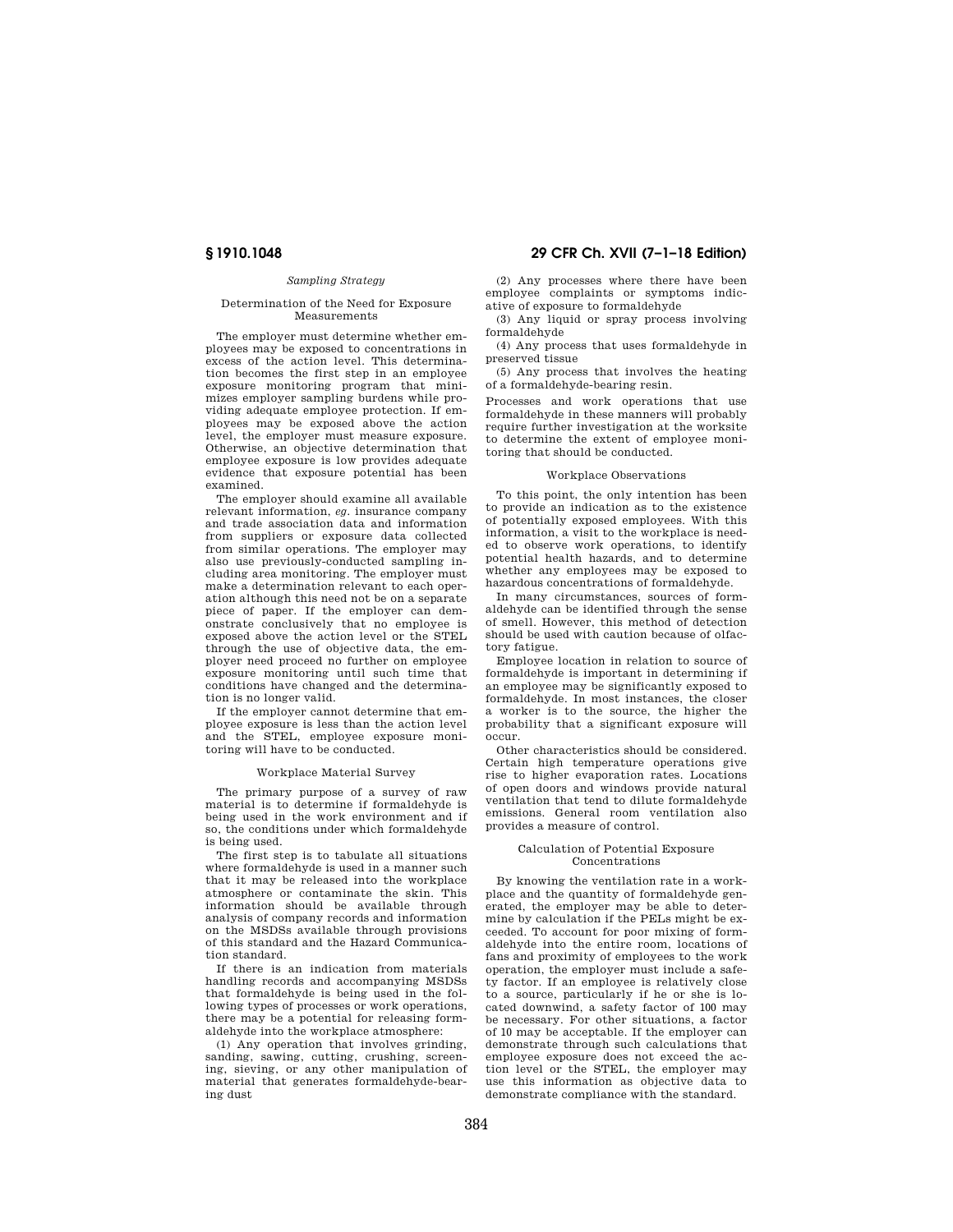# Sampling Strategy

Once the employer determines that there is a possibility of substantial employee exposure to formaldehyde, the employer is obligated to measure employee exposure.

The next step is selection of a maximum risk employee. When there are different processes where employees may be exposed to formaldehyde, a maximum risk employee should be selected for each work operation.

Selection of the maximum risk employee requires professional judgment. The best procedure for selecting the maximum risk employee is to observe employees and select the person closest to the source of formaldehyde. Employee mobility may affect this selection; *eg.* if the closest employee is mobile in his tasks, he may not be the maximum risk employee. Air movement patterns and differences in work habits will also affect selection of the maximum risk employee.

When many employees perform essentially the same task, a maximum risk employee cannot be selected. In this circumstance, it is necessary to resort to random sampling of the group of workers. The objective is to select a subgroup of adequate size so that there is a high probability that the random sample will contain at least one worker with high exposure if one exists. The number of persons in the group influences the number that need to be sampled to ensure that at least one individual from the highest 10 percent exposure group is contained in the sample. For example, to have 90 percent confidence in the results, if the group size is 10, nine should be sampled; for 50, only 18 need to be sampled.

If measurement shows exposure to formaldehyde at or above the action level or the STEL, the employer needs to identify all other employees who may be exposed at or above the action level or STEL and measure or otherwise accurately characterize the exposure of these employees.

Whether representative monitoring or random sampling are conducted, the purpose remains the same—to determine if the exposure of any employee is above the action level. If the exposure of the most exposed employee is less than the action level and the STEL, regardless of how the employee is identified, then it is reasonable to assume that measurements of exposure of the other employees in that operation would be below the action level and the STEL.

## Exposure Measurements

There is no ''best'' measurement strategy for all situations. Some elements to consider in developing a strategy are:

(1) Availability and cost of sampling equipment

(2) Availability and cost of analytic facilities

(3) Availability and cost of personnel to take samples

(4) Location of employees and work operations

(5) Intraday and interday variations in the process

(6) Precision and accuracy of sampling and analytic methods, and

(7) Number of samples needed.

Samples taken for determining compliance with the STEL differ from those that measure the TWA concentration in important ways. STEL samples are best taken in a nonrandom fashion using all available knowledge relating to the area, the individual, and the process to obtain samples during periods of maximum expected concentrations. At least three measurements on a shift are generally needed to spot gross errors or mistakes; however, only the highest value represents the STEL.

If an operation remains constant throughout the workshift, a much greater number of samples would need to be taken over the 32 discrete nonoverlapping periods in an 8-hour workshift to verify compliance with a STEL. If employee exposure is truly uniform throughout the workshift, however, an employer in compliance with the l ppm TWA would be in compliance with the 2 ppm STEL, and this determination can probably be made using objective data.

## Need To Repeat the Monitoring Strategy

Interday and intraday fluctuations in employee exposure are mostly influenced by the physical processes that generate formaldehyde and the work habits of the employee. Hence, in-plant process variations influence the employer's determination of whether or not additional controls need to be imposed. Measurements that employee exposure is low on a day that is not representative of worst conditions may not provide sufficient information to determine whether or not additional engineering controls should be installed to achieve the PELs.

The person responsible for conducting sampling must be aware of systematic changes which will negate the validity of the sampling results. Systematic changes in formaldehyde exposure concentration for an employee can occur due to:

(1) The employee changing patterns of movement in the workplace

(2) Closing of plant doors and windows

(3) Changes in ventilation from season to season

(4) Decreases in ventilation efficiency or abrupt failure of engineering control equipment

(5) Changes in the production process or work habits of the employee.

Any of these changes, if they may result in additional exposure that reaches the next level of action (*i.e.* 0.5 or 1.0 ppm as an 8-hr average or 2 ppm over 15 minutes) require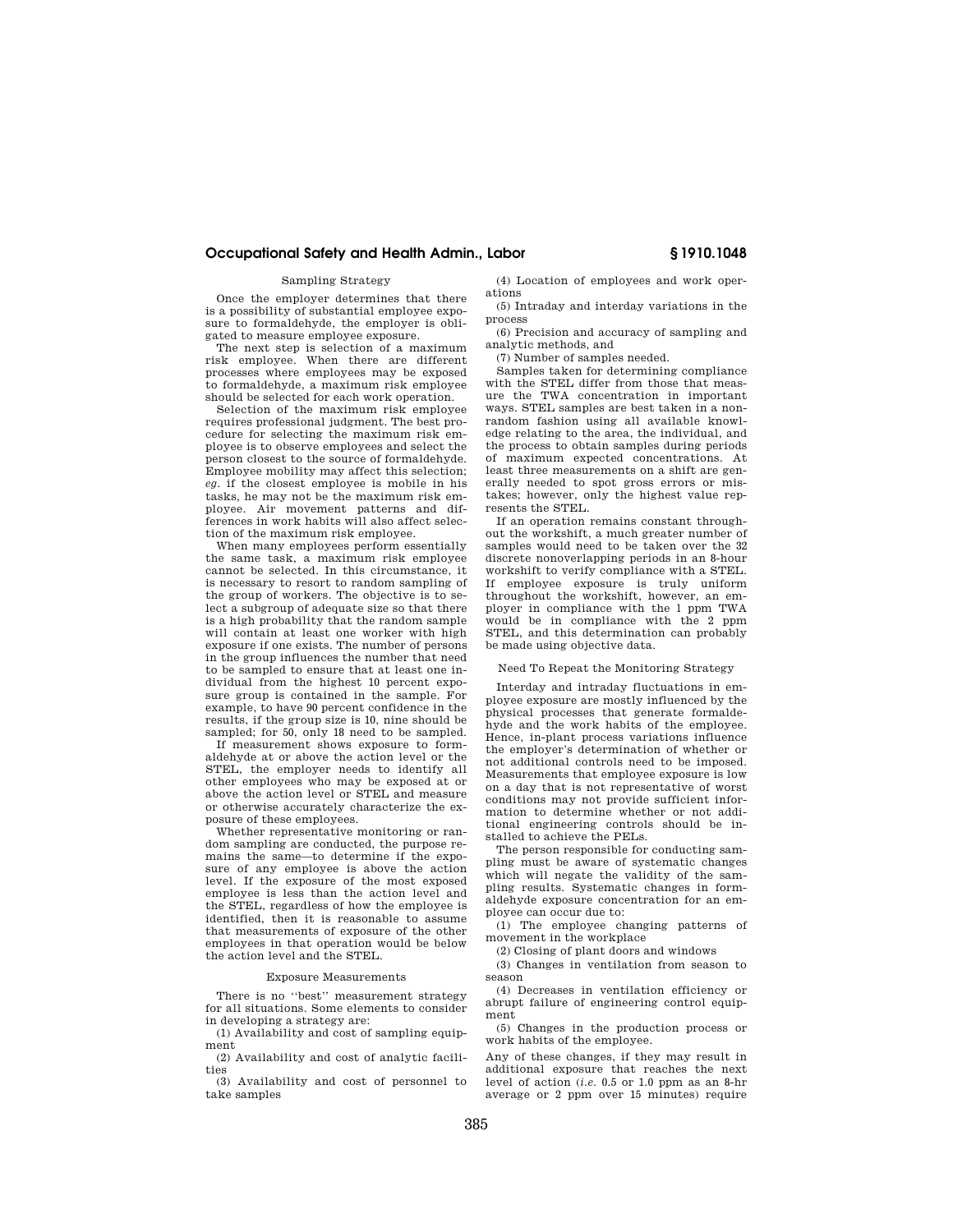the employer to perform additional monitoring to reassess employee exposure.

A number of methods are suitable for measuring employee exposure to formaldehyde or for characterizing emissions within the worksite. The preamble to this standard describes some methods that have been widely used or subjected to validation testing. A detailed analytical procedure derived from the OSHA Method 52 for acrolein and formaldehyde is presented below for informational purposes.

Inclusion of OSHA's method in this appendix in no way implies that it is the only acceptable way to measure employee exposure to formaldehyde. Other methods that are free from significant interferences and that can determine formaldehyde at the permissible exposure limits within ±25 percent of the ''true'' value at the 95 percent confidence level are also acceptable. Where applicable, the method shou1d a1so be capab1e of measuring formaldehyde at the action level to ±35 percent of the ''true'' value with a 95 percent confidence level. OSHA encourages emp1oyers to choose methods that will be best for their individual needs. The employer must exercise caution, however, in choosing an appropriate method since some techniques suffer from interferences that are likely to be present in workplaces of certain industry sectors where formaldehyde is used.

*OSHA's Analytical Laboratory Method* 

*Method No:* 52

*Matrix:* Air

- *Target Concentration:* 1 ppm (1.2 mg/m3)
- *Procedures:* Air samples are collected by drawing known volumes of air through sampling tubes containing XAD–2 adsorbent which have been coated with 2- (hydroxymethyl) piperidine. The samples are desorbed with toluene and then analyzed by gas chromatography using a nitrogen selective detector.
- *Recommended Sampling Rate and Air Volumes:*  0.1 L/min and 24 L

*Reliable Quantitation Limit:*16 ppb (20 μg/m3)

- *Standard Error of Estimate at the Target Concentration:* 7.3%
- *Status of the Method:* A sampling and analytical method that has been subjected to the established evaluation procedures of the Organic Methods Evaluation Branch.

*Date:* March 1985

# 1. General Discussion

1.1 *Background:* The current OSHA method for collecting acrolein vapor recommends the use of activated 13X molecular sieves. The samples must be stored in an ice bath during and after sampling and also they must be analyzed within 48 hours of collection. The current OSHA method for collecting formaldehyde vapor recommends the

**§ 1910.1048 29 CFR Ch. XVII (7–1–18 Edition)** 

use of bubblers containing 10% methanol in water as the trapping solution.

This work was undertaken to resolve the sample stability problems associated with acrolein and also to eliminate the need to use bubb1ers to sample formaldehyde. A goal of this work was to develop and/or to evaluate a common sampling and analytical procedure for acrolein and formaldehyde.

NIOSH has developed independent methodologies for acrolein and formaldehyde which recommend the use of reagent-coated adsorbent tubes to collect the aldehydes as stable derivatives. The formaldehyde sampling tubes contain Chromosorb 102 adsorbent coated with N-benzylethanolamine (BEA) which reacts with formaldehyde vapor to form a stable oxazolidine compound. The acrolein sampling tubes contain XAD–2 adsorbent coated with 2- (hydroxymethyl)piperidine (2–HMP) which reacts with acrolein vapor to form a different, stable oxazolidine derivative. Acrolein does not appear to react with BEA to give a suitable reaction product. Therefore, the formaldehyde procedure cannot provide a common method for both aldehydes. However, formaldehyde does react with 2–HMP to form a very suitable reaction product. It is the quantitative reaction of acrolein and formaldehyde with 2–HMP that provides the basis for this evaluation.

This sampling and analytical procedure is very similar to the method recommended by NIOSH for acrolein. Some changes in the NIOSH methodology were necessary to permit the simultaneous determination of both aldehydes and also to accommodate OSHA laboratory equipment and analytical techniques.

1.2 *Limit-defining parameters:* The analyte air concentrations reported in this method are based on the recommended air volume for each analyte collected separately and a desorption volume of 1 mL. The amounts are presented as acrolein and/or formaldehyde, even though the derivatives are the actual species analyzed.

1.2.1 *Detection limits of the analytical procedure:* The detection limit of the analytical procedure was 386 pg per injection for formaldehyde. This was the amount of analyte which gave a peak whose height was about five times the height of the peak given by the residual formaldehyde derivative in a typical blank front section of the recommended sampling tube.

1.2.2 *Detection limits of the overall procedure:* The detection limits of the overall procedure were 482 ng per sample (16 ppb or 20 μg/m3 for formaldehyde). This was the amount of analyte spiked on the sampling device which allowed recoveries approximately equal to the detection limit of the analytical procedure.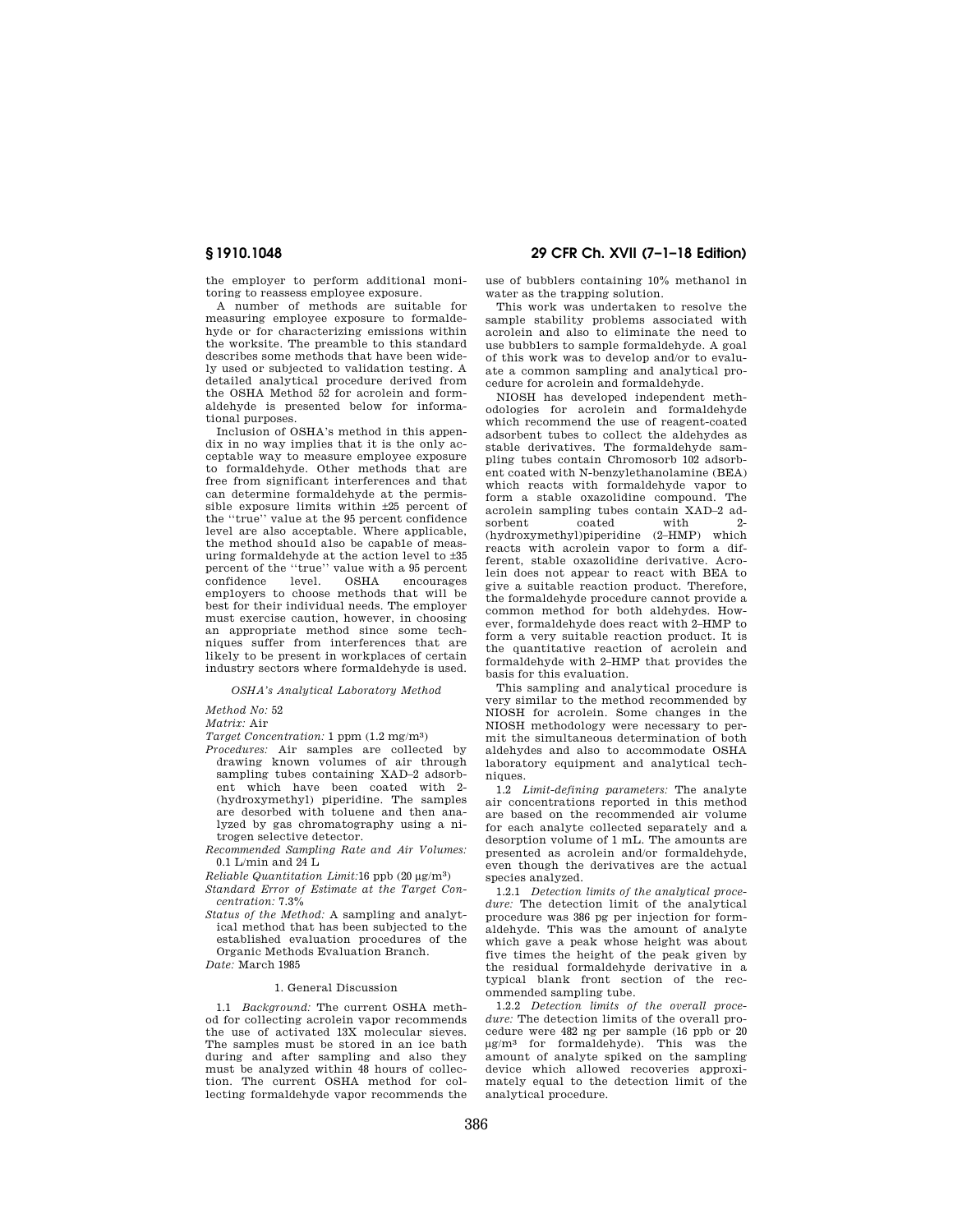1.2.3 *Reliable quantitation limits:* The reliable quantitation limit was 482 ng per sample (16 ppb or 20 μg/m3) for formaldehyde. These were the smallest amounts of analyte which could be quantitated within the limits of a recovery of at least 75% and a precision  $(\pm 1.96$  SD) of  $\pm 25\%$  or better.

The reliable quantitation limit and detection limits reported in the method are based upon optimization of the instrument for the smallest possible amount of analyte. When the target concentration of an analyte is exceptionally higher than these limits, they may not be attainable at the routine operating parameters.

1.2.4 *Sensitivity:* The sensitivity of the analytical procedure over concentration ranges representing 0.4 to 2 times the target concentration, based on the recommended air volumes, was 7,589 area units per μg/mL for formaldehyde. This value was determined from the slope of the calibration curve. The sensitivity may vary with the particular instrument used in the analysis.

1.2.5 *Recovery:* The recovery of formaldehyde from samples used in an 18-day storage test remained above 92% when the samples were stored at ambient temperature. These values were determined from regression lines which were calculated from the storage data. The recovery of the analyte from the collection device must be at least 75% following storage.

1.2.6 *Precision (analytical method only):* The pooled coefficient of variation obtained from replicate determinations of analytical standards over the range of 0.4 to 2 times the target concentration was 0.0052 for formaldehyde (Section 4.3).

1.2.7 *Precision (overall procedure):* The precision at the 95% confidence level for the ambient temperature storage tests was ±14.3% for formaldehyde. These values each include an additional ±5% for sampling error. The overall procedure must provide results at the target concentrations that are ±25% at the 95% confidence level.

1.2.8 *Reproducibility:* Samples collected from controlled test atmospheres and a draft copy of this procedure were given to a chemist unassociated with this evaluation. The formaldehyde samples were analyzed following 15 days storage. The average recovery was 96.3% and the standard deviation was 1.7%.

1.3 *Advantages:* 

1.3.1 The sampling and analytical procedures permit the simultaneous determination of acrolein and formaldehyde.

1.3.2 Samples are stable following storage at ambient temperature for at least 18 days.

1.4 *Disadvantages:* None.

# 2. Sampling Procedure

2.1 *Apparatus:* 

2.1.1 Samples are collected by use of a personal sampling pump that can be calibrated to within ±5% of the recommended 0.1 L/min sampling rate with the sampling tube in line.

2.1.2 Samples are collected with laboratory prepared sampling tubes. The sampling tube is constructed of silane treated glass and is about 8-cm long. The ID is 4 mm and the OD is 6 mm. One end of the tube is tapered so that a glass wool end plug will hold the contents of the tube in place during sampling. The other end of the sampling tube is open to its full 4-mm ID to facilitate packing of the tube. Both ends of the tube are firepolished for safety. The tube is packed with a 75-mg backup section, located nearest the tapered end and a 150-mg sampling section of pretreated XAD–2 adsorbent which has been coated with 2–HMP. The two sections of coated adsorbent are separated and retained with small plugs of silanized glass wool. Following packing, the sampling tubes are sealed with two  $\frac{7}{32}$  inch OD plastic end caps. Instructions for the pretreatment and the coating of XAD–2 adsorbent are presented in Section 4 of this method.

2.1.3 Sampling tubes, similar to those recommended in this method, are marketed by Supelco, Inc. These tubes were not available when this work was initiated; therefore, they were not evaluated.

2.2 *Reagents:* None required.

2.3 *Technique:* 

2.3.1 Properly label the sampling tube before sampling and then remove the plastic end caps.

2.3.2 Attach the sampling tube to the pump using a section of flexible plastic tubing such that the large, front section of the sampling tube is exposed directly to the atmosphere. Do not place any tubing ahead of the sampling tube. The sampling tube should be attached in the worker's breathing zone in a vertical manner such that it does not impede work performance.

2.3.3 After sampling for the appropriate time, remove the sampling tube from the pump and then seal the tube with plastic end caps.

2.3.4 Include at least one blank for each sampling set. The blank should be handled in the same manner as the samples with the exception that air is not drawn through it.

2.3.5 List any potential interferences on the sample data sheet.

2.4 *Breakthrough:* 

2.4.1 Breakthrough was defined as the relative amount of analyte found on a backup sample in relation to the total amount of analyte collected on the sampling train.

2.4.2 For formaldehyde collected from test atmospheres containing 6 times the PEL, the average 5% breakthrough air volume was 41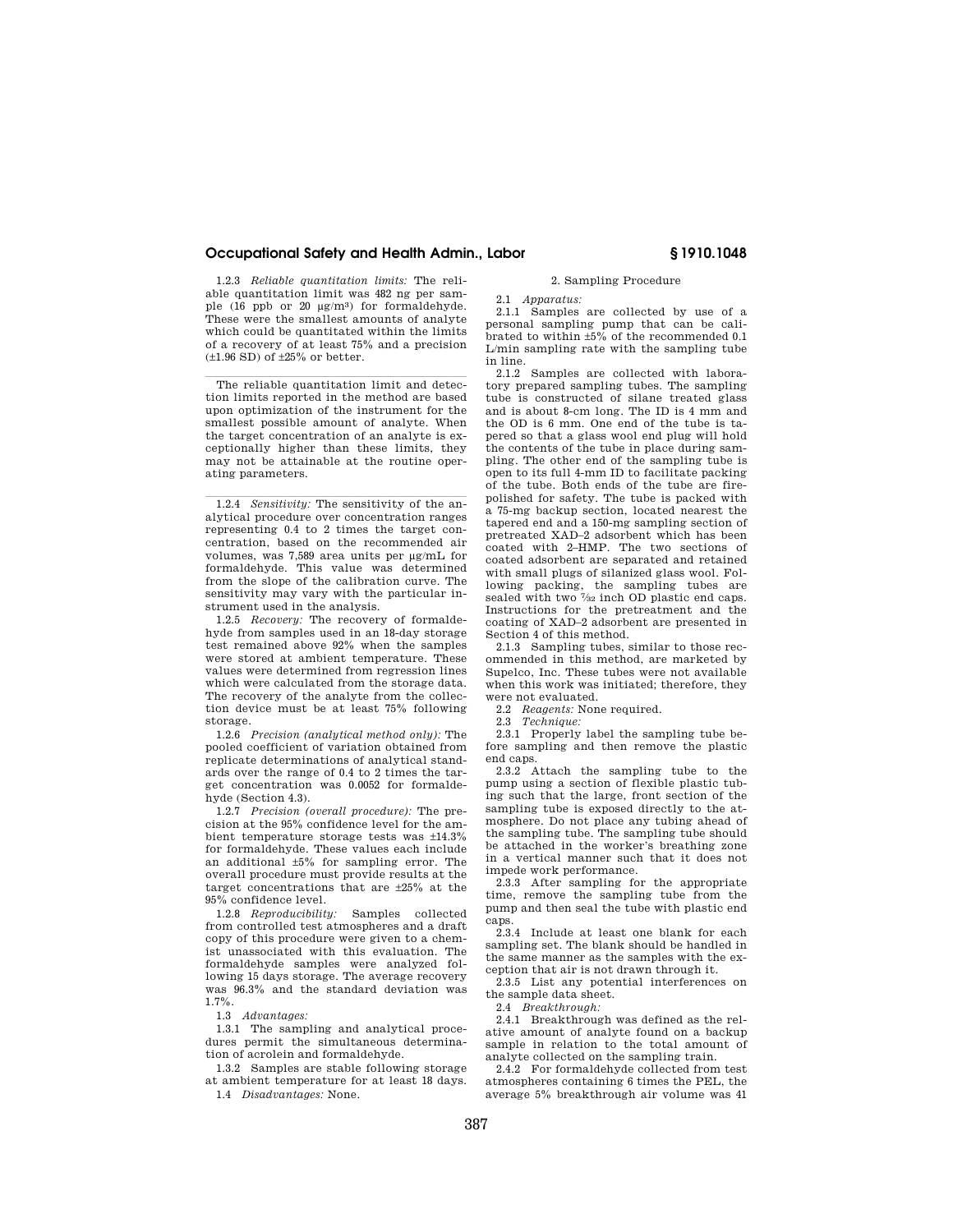L. The sampling rate was 0.1 L/min and the average mass of formaldehyde collected was 250 μg.

2.5 *Desorption Efficiency:* No desorption efficiency corrections are necessary to compute air sample results because analytical standards are prepared using coated adsorbent. Desorption efficiencies were determined, however, to investigate the recoveries of the analytes from the sampling device. The average recovery over the range of 0.4 to 2 times the target concentration, based on the recommended air volumes, was 96.2% for formaldehyde. Desorption efficiencies were essentially constant over the ranges studied.

2.6 *Recommended Air Volume and Sampling Rate:* 

2.6.1 The recommended air volume for formaldehyde is 24 L.

2.6.2 The recommended sampling rate is 0.1 L/min.

2.7 *Interferences:* 

2.7.1 Any collected substance that is capable of reacting 2-HMP and thereby depleting the derivatizing agent is a potential interference. Chemicals which contain a carbonyl group, such as acetone, may be capable or reacting with 2-HMP.

2.7.2 There are no other known interferences to the sampling method.

2.8 *Safety Precautions:* 

2.8.1 Attach the sampling equipment to the worker in such a manner that it well not interfere with work performance or safety.

2.8.2 Follow all safety practices that apply to the work area being sampled.

3. Analytical Procedure

# 3.1 *Apparatus:*

3.1.1 A gas chromatograph (GC), equipped with a nitrogen selective detector. A Hewlett-Packard Model 5840A GC fitted with a nitrogen-phosphorus flame ionization detector (NPD) was used for this evaluation. Injections were performed using a Hewlett-Packard Model 7671A automatic sampler.

3.1.2 A GC column capable of resolving<br>the analytes from any interference. A 6 ft  $\times$  $\frac{1}{4}$  in OD (2mm ID) glass GC column containing 10% UCON 50–HB–5100 + 2% KOH on 80/100 mesh Chromosorb W-AW was used for the evaluation. Injections were performed on-column.

3.1.3 Vials, glass 2-mL with Teflon-lined caps.

3.1.4 Volumetric flasks, pipets, and syringes for preparing standards, making dilutions, and performing injections.

3.2 *Reagents:*  and dimethylformamide. Burdick and Jackson solvents were used in this evaluation.

3.2.2 Helium, hydrogen, and air, GC grade. 3.2.3 Formaldehyde, 37%, by weight, in water. Aldrich Chemical, ACS Reagent Grade formaldehyde was used in this evaluation.

**§ 1910.1048 29 CFR Ch. XVII (7–1–18 Edition)** 

3.2.4 Amberlite XAD–2 adsorbent coated with 2-(hydroxymethyl—piperidine (2-HMP), 10% by weight (Section 4).

3.2.5 Desorbing solution with internal standard. This solution was prepared by adding 20 μL of dimethylformamide to 100 mL of toluene.

3.3 *Standard preparation:* 

3.3.1 *Formaldehyde:* Prepare stock standards by diluting known volumes of 37% formaldehyde solution with methanol. A procedure to determine the formaldehyde content of these standards is presented in Section 4. A standard containing 7.7 mg/mL formaldehyde was prepared by diluting 1 mL of the 37% reagent to 50 mL with methanol.

3.3.2 It is recommended that analytical standards be prepared about 16 hours before the air samples are to be analyzed in order to ensure the complete reaction of the analytes with 2–HMP. However, rate studies have shown the reaction to be greater than 95% complete after 4 hours. Therefore, one or two standards can be analyzed after this reduced time if sample results are outside the concentration range of the prepared standards.

3.3.3 Place 150-mg portions of coated XAD–2 adsorbent, from the same lot number as used to collect the air samples, into each of several glass 2-mL vials. Seal each vial with a Teflon-lined cap.

3.3.4 Prepare fresh analytical standards each day by injecting appropriate amounts of the diluted analyte directly onto 150-mg portions of coated adsorbent. It is permissible to inject both acrolein and formaldehyde on the same adsorbent portion. Allow the standards to stand at room temperature. A standard, approximately the target levels, was prepared by injecting 11 μL of the acrolein and 12 μL of the formaldehyde stock standards onto a single coated XAD–2 adsorbent portion.

3.3.5 Prepare a sufficient number of standards to generate the calibration curves. Analytical standard concentrations should bracket sample concentrations. Thus, if samples are not in the concentration range of the prepared standards, additional standards must be prepared to determine detector response.

3.3.7 Desorb the standards in the same manner as the samples following the 16-hour reaction time.

3.4 *Sample preparation:* 

3.4.1 Transfer the 150-mg section of the sampling tube to a 2-mL vial. Place the 75 mg section in a separate vial. If the glass wool plugs contain a significant number of adsorbent beads, place them with the appropriate sampling tube section. Discard the glass wool plugs if they do not contain a significant number of adsorbent beads.

3.4.2 Add 1 mL of desorbing solution to each vial.

3.4.3 Seal the vials with Teflon-lined caps and then allow them to desorb for one hour.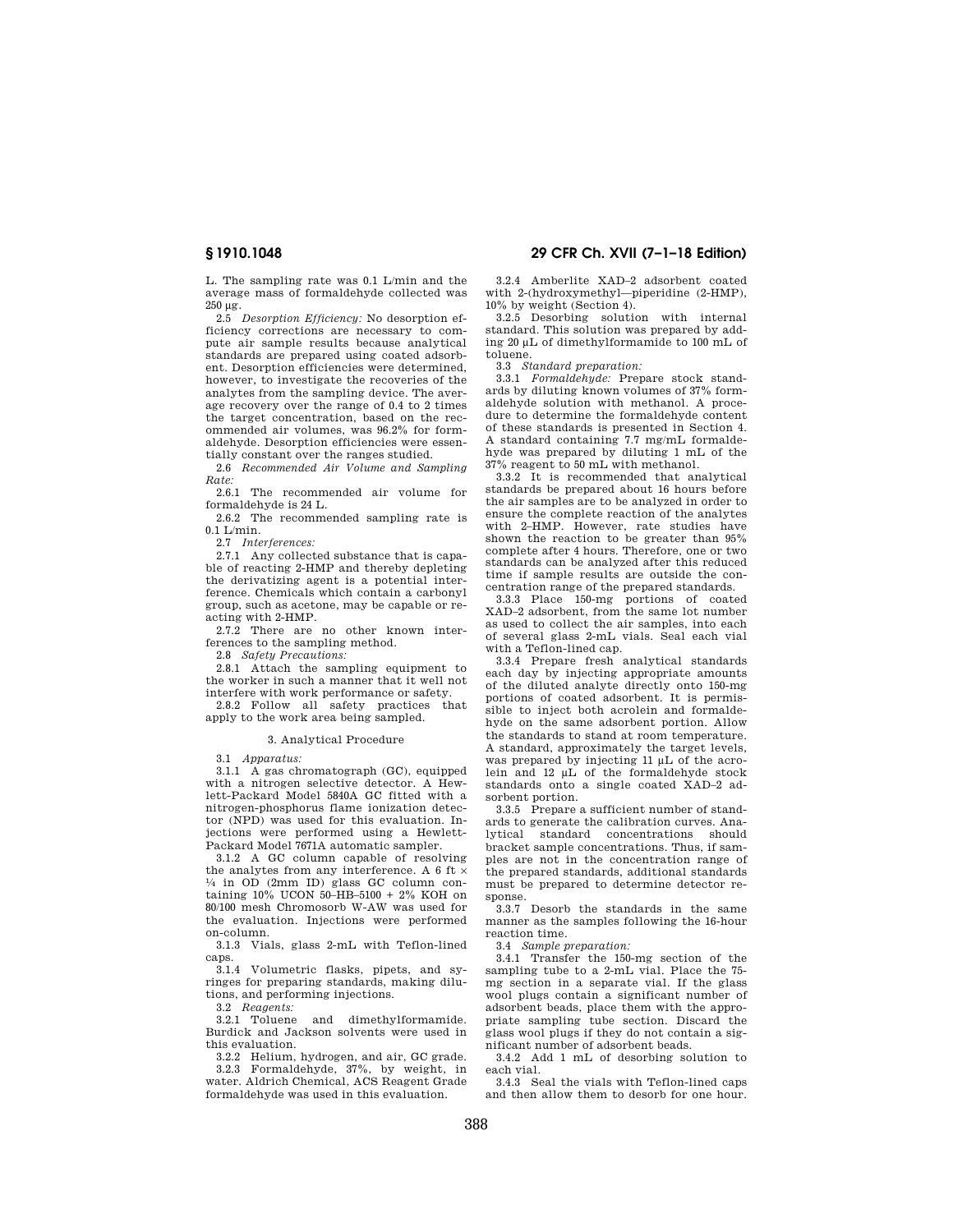Shake the vials by hand with vigorous force several times during the desorption time.

3.4.4 Save the used sampling tubes to be cleaned and recycled.

3.5 *Analysis:* 

3.5.1 GC *Conditions* 

*Column Temperature:* 

- Bi-level temperature program—First level: 100 to 140  $\degree$ C at 4  $\degree$ C/min following completion of the first level.
- Second level: 140 to 180 °C at 20 °C/min following completion of the first level.

Isothermal period: Hold column at 180 °C until the recorder pen returns to baseline (usually about 25 min after injection).

*Injector temperature:* 180 °C

*Helium flow rate:* 30 mL/min (detector response will be reduced if nitrogen is substituted for helium carrier gas).

*Injection volume:* 0.8 μL

*GC column:* Six-ft  $\times$  <sup>1</sup>/4-in OD (2 mm ID) glass GC column containing 10% UCON 50–HB– 5100 + 2% KOH on 80/100 Chromosorb W-AW. *NPD conditions:* 

Hydrogen flow rate: 3 mL/min

Air flow rate: 50 mL/min

Detector temperature: 275 °C

3.5.2 *Chromatogram:* For an example of a typical chromatogram, see Figure 4.11 in OSHA Method 52.

3.5.3 Use a suitable method, such as electronic integration, to measure detector response.

3.5.4 Use an internal standard method to prepare the calibration curve with several standard solutions of different concentrations. Prepare the calibration curve daily. Program the integrator to report results in μg/mL.

3.5.5 Bracket sample concentrations with standards.

3.6 *Interferences (Analytical)* 

3.6.1 Any compound with the same general retention time as the analytes and which also gives a detector response is a potential interference. Possible interferences should be reported to the laboratory with submitted samples by the industrial hygienist.

3.6.2 GC parameters (temperature, column, etc.) may be changed to circumvent interferences.

3.6.3 A useful means of structure designation is GC/MS. It is recommended this procedure be used to confirm samples whenever possible.

3.6.4 The coated adsorbent usually contains a very small amount of residual formaldehyde derivative (Section 4.8).

3.7 *Calculations:* 

3.7.1 Results are obtained by use of calibration curves. Calibration curves are prepared by plotting detector response against concentration for each standard. The best line through the data points is determined by curve fitting.

3.7.2 The concentration, in μg/mL, for a particular sample is determined by comparing its detector response to the calibration curve. If either of the analytes is found on the backup section, it is added to the amount found on the front section. Blank corrections should be performed before adding the results together.

3.7.3 The acrolein and/or formaldehyde air concentration can be expressed using the following equation:

 $me/m^3 = (A)(B)/C$ 

where  $A = \mu g/mL$  from 3.7.2,  $B =$  desorption volume, and C = L of air sampled.

No desorption efficiency corrections are required.

3.7.4 The following equation can be used to convert results in mg/m3 to ppm.

 $ppm = (mg/m^3)(24.45)/MW$ 

where  $mg/m^3$  = result from 3.7.3, 24.45 = molar volume of an ideal gas at 760 mm Hg and  $25 °C$ , MW = molecular weight  $(30.0)$ .

### 4. Backup Data

4.1 Backup data on detection limits, reliable quantitation limits, sensitivity and precision of the analytical method, breakthrough, desorption efficiency, storage, reproducibility, and generation of test atmospheres are available in OSHA Method 52, developed by the Organics Methods Evaluation Branch, OSHA Analytical Laboratory, Salt Lake City, Utah.

4.2 *Procedure to Coat XAD–2 Adsorbent with 2–HMP:* 

4.2.1 *Apparatus:* Soxhlet extraction apparatus, rotary evaporation apparatus, vacuum dessicator, 1–L vacuum flask, 1–L round-bottomed evaporative flask, 1–L Erlenmeyer flask, 250-mL Buchner funnel with a coarse fritted disc, etc.

4.2.2 *Reagents:* 

4.2.2.1 Methanol, isooctane, and toluene.

4.2.2.2 2-(Hydroxymethyl)piperidine.

4.2.2.3 Amberlite XAD–2 non-ionic polymeric adsorbent, 20 to 60 mesh, Aldrich Chemical XAD–2 was used in this evaluation.

4.2.3 *Procedure:* Weigh 125 g of crude XAD– 2 adsorbent into a 1–L Erlenmeyer flask. Add about 200 mL of water to the flask and then swirl the mixture to wash the adsorbent. Discard any adsorbent that floats to the top of the water and then filter the mixture using a fritted Buchner funnel. Air dry the adsorbent for 2 minutes. Transfer the adsorbent back to the Erlenmeyer flask and then add about 200 mL of methanol to the flask. Swirl and then filter the mixture as before. Transfer the washed adsorbent back to the Erlenmeyer flask and then add about 200 mL of methanol to the flask. Swirl and then filter the mixture as before. Transfer the washed adsorbent to a 1–L round-bottomed evaporative flask, add 13 g of 2–HMP and then 200 mL of methanol, swirl the mixture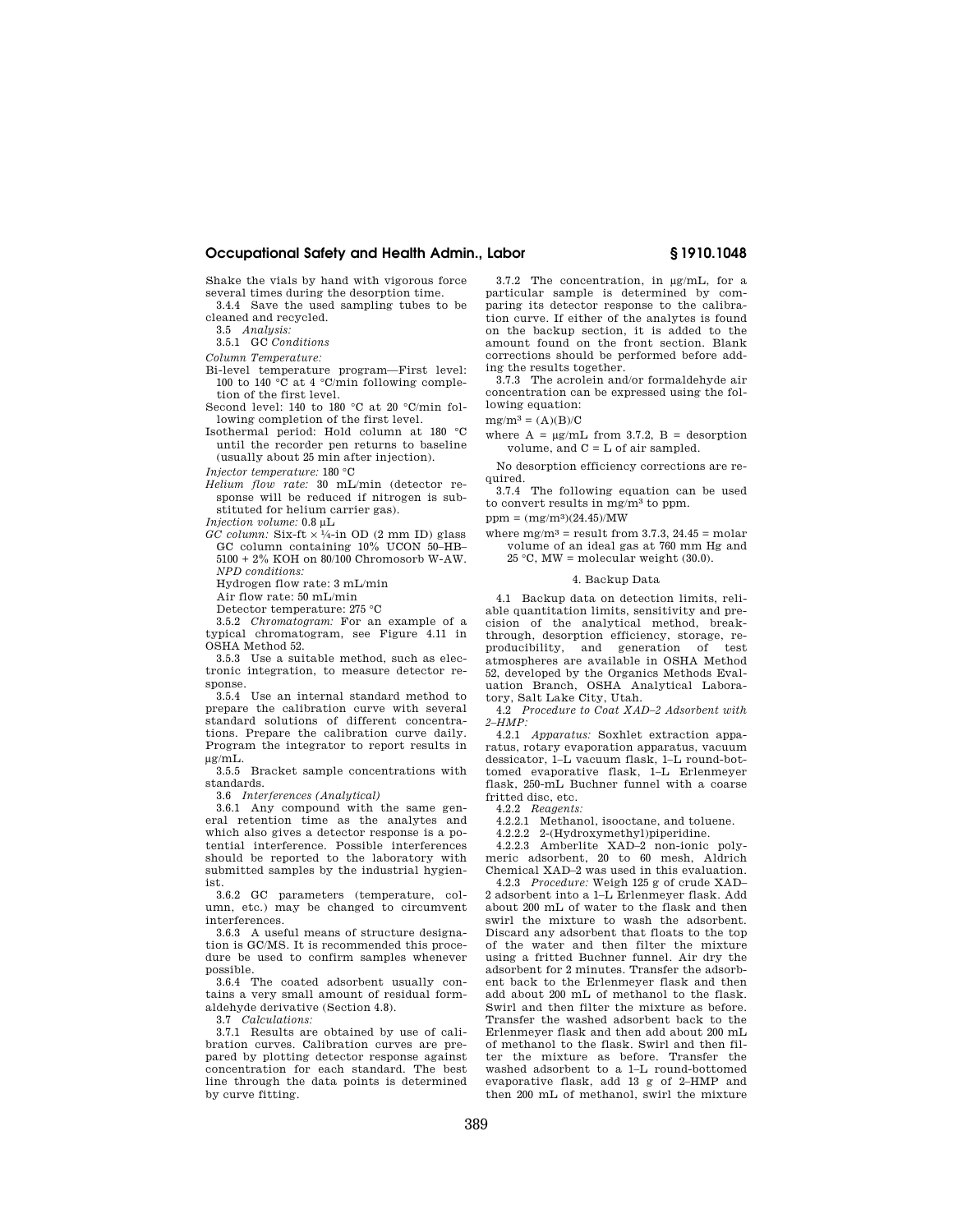and then allow it to stand for one hour. Remove the methanol at about 40 °C and reduced pressure using a rotary evaporation apparatus. Transfer the coated adsorbent to a suitable container and store it in a vacuum desiccator at room temperature overnight. Transfer the coated adsorbent to a Soxhlet extractor and then extract the material with toluene for about 24 hours. Discard the contaminated toluene, add methanol in its place and then continue the Soxhlet extraction for an additional 4 hours. Transfer the adsorbent to a weighted 1–L round-bottom evaporative flask and remove the methanol using the rotary evaporation apparatus. Determine the weight of the adsorbent and then add an amount of 2-HMP, which is 10% by weight of the adsorbent. Add 200 mL of methanol and then swirl the mixture. Allow the mixture to stand for one hour. Remove the methanol by rotary evaporation. Transfer the coated adsorbent to a suitable container and store it in a vacuum desiccator until all traces of solvents are gone. Typically, this will take 2–3 days. The coated adsorbent should be protected from contamination. XAD–2 adsorbent treated in this manner will probably not contain residual acrolein derivative. However, this adsorbent will often contain residual formaldehyde derivative levels of about 0.1 μg per 150 mg of adsorbent. If the blank values for a batch of coated adsorbent are too

# **§ 1910.1048 29 CFR Ch. XVII (7–1–18 Edition)**

high, then the batch should be returned to the Soxhlet extractor, extracted with toluene again and then recoated. This process can be repeated until the desired blank levels are attained.

The coated adsorbent is now ready to be packed into sampling tubes. The sampling tubes should be stored in a sealed container to prevent contamination. Sampling tubes should be stored in the dark at room temperature. The sampling tubes should be segregated by coated adsorbent lot number. A sufficient amount of each lot number of coated adsorbent should be retained to prepare analytical standards for use with air samples from that lot number.

4.3 *A Procedure to Determine Formaldehyde by Acid Titration:* Standardize the 0.1 N HCl solution using sodium carbonate and methyl orange indicator.

Place 50 mL of 0.1 M sodium sulfite and three drops of thymophthalein indicator into a 250-mL Erlenmeyer flask. Titrate the contents of the flask to a colorless endpoint with 0.1 N HCl (usually one or two drops is sufficient). Transfer 10 mL of the formaldehyde/methanol solution (prepared in 3.3.1) into the same flask and titrate the mixture with 0.1 N HCl, again, to a colorless endpoint. The formaldehyde concentration of the standard may be calculated by the following equation:

# Formaldehyde, mg/mL =  $\frac{\text{acid iter} \times \text{acid normality} \times 30.0}{\frac{1}{2}}$

mL of sample

This method is based on the quantitative liberation of sodium hydroxide when formaldehyde reacts with sodium sulfite to form the formaldehyde-bisulfite addition product. The volume of sample may be varied depending on the formaldehyde content but the solution to be titrated must contain excess sodium sulfite. Formaldehyde solutions containing substantial amounts of acid or base must be neutralized before analysis.

# APPENDIX C TO §1910.1048—MEDICAL SURVEILLANCE—FORMALDEHYDE

## *I. Health Hazards*

The occupational health hazards of formaldehyde are primarily due to its toxic effects after inhalation, after direct contact with the skin or eyes by formaldehyde in liquid or vapor form, and after ingestion.

### *II. Toxicology*

### A. Acute Effects of Exposure

1. *Inhalation (breathing):* Formaldehyde is highly irritating to the upper airways. The

concentration of formaldehyde that is immediately dangerous to life and health is 100 ppm. Concentrations above 50 ppm can cause severe pulmonary reactions within minutes. These include pulmonary edema, pneumonia, and bronchial irritation which can result in death. Concentrations above 5 ppm readily cause lower airway irritation characterized by cough, chest tightness and wheezing. There is some controversy regarding whether formaldehyde gas is a pulmonary sensitizer which can cause occupational asthma in a previously normal individual. Formaldehyde can produce symptoms of bronchial asthma in humans. The mechanism may be either sensitization of the individual by exposure to formaldehyde or direct irritation by formaldehyde in persons with pre-existing asthma. Upper airway irritation is the most common respiratory effect reported by workers and can occur over a wide range of concentrations, most frequently above 1 ppm. However, airway irritation has occurred in some workers with exposures to formaldehyde as low as 0.1 ppm. Symptoms of upper airway irritation include dry or sore throat,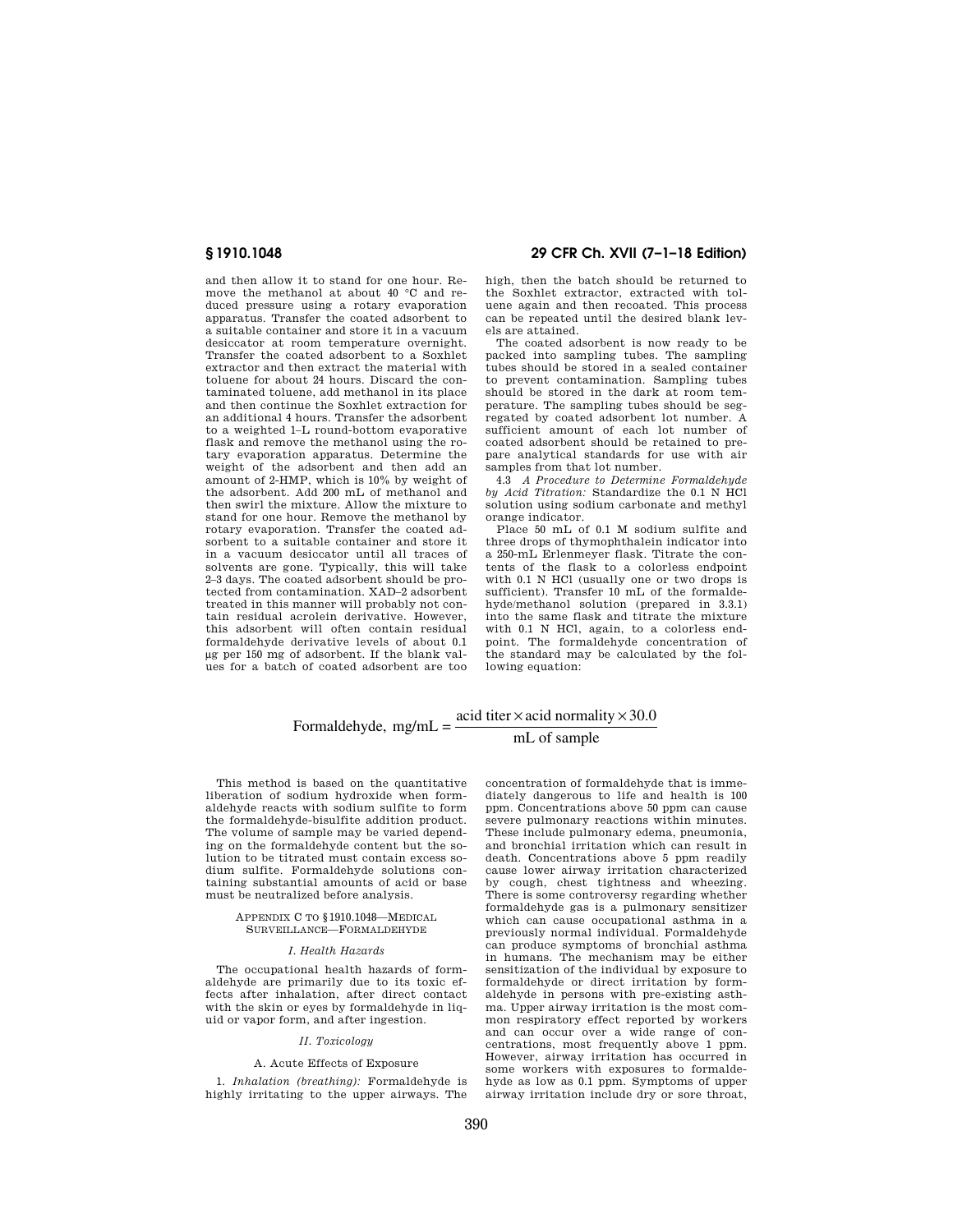itching and burning sensations of the nose, and nasal congestion. Tolerance to this level of exposure may develop within 1–2 hours. This tolerance can permit workers remaining in an environment of gradually increasing formaldehyde concentrations to be unaware of their increasingly hazardous exposure.

2. *Eye contact:* Concentrations of formaldehyde between 0.05 ppm and 0.5 ppm produce a sensation of irritation in the eyes with burning, itching, redness, and tearing. Increased rate of blinking and eye closure generally protects the eye from damage at these low levels, but these protective mechanisms may interfere with some workers' work abilities. Tolerance can occur in workers continuously exposed to concentrations of formaldehyde in this range. Accidental splash injuries of human eyes to aqueous solutions of formaldehyde (formalin) have resulted in a wide range of ocular injuries including corneal opacities and blindness. The severity of the reactions have been directly dependent on the concentration of formaldehyde in solution and the amount of time lapsed before emergency and medical intervention.

3. *Skin contact:* Exposure to formaldehyde solutions can cause irritation of the skin and allergic contact dermatitis. These skin diseases and disorders can occur at levels well below those encountered by many formaldehyde workers. Symptoms include erythema, edema, and vesiculation or hives. Exposure to liquid formalin or formaldehyde vapor can provoke skin reactions in sensitized individuals even when airborne concentrations of formaldehyde are well below 1 ppm.

4. *Ingestion:* Ingestion of as little as 30 ml of a 37 percent solution of formaldehyde (formalin) can result in death. Gastrointestinal toxicity after ingestion is most severe in the stomach and results in symptoms which can include nausea, vomiting, and servere abdominal pain. Diverse damage to other organ systems including the liver, kidney, spleen, pancreas, brain, and central nervous systems can occur from the acute response to ingestion of formaldehyde.

# B. Chronic Effects of Exposure

Long term exposure to formaldehyde has been shown to be associated with an increased risk of cancer of the nose and accessory sinuses. nasopharyngeal and sory sinuses, nasopharyngeal oropharyngeal cancer, and lung cancer in humans. Animal experiments provide conclusive evidence of a causal relationship between nasal cancer in rats and formaldehyde exposure. Concordant evidence of carcinogenicity includes DNA binding, genotoxicity in short-term tests, and cytotoxic changes in the cells of the target organ suggesting both preneoplastic changes and a dose-rate effect. Formaldehyde is a complete carcinogen and appears to exert an effect on at least two stages of the carcinogenic process.

# *III. Surveillance considerations*

# A. History

1. *Medical and occupational history:* Along with its acute irritative effects, formaldehyde can cause allergic sensitization and cancer. One of the goals of the work history should be to elicit information on any prior or additional exposure to formaldehyde in either the occupational or the non-occupational setting.

2. *Respiratory history:* As noted above, formaldehyde has recognized properties as an airway irritant and has been reported by some authors as a cause of occupational asthma. In addition, formaldehyde has been associated with cancer of the entire respiratory system of humans. For these reasons, it is appropriate to include a comprehensive review of the respiratory system in the medical history. Components of this history might include questions regarding dyspnea on exertion, shortness of breath, chronic airway complaints, hyperreactive airway disease, rhinitis, bronchitis, bronchiolitis, asthma, emphysema, respiratory allergic reaction, or other preexisting pulmonary disease.

In addition, generalized airway hypersensitivity can result from exposures to a single sensitizing agent. The examiner should, therefore, elicit any prior history of exposure to pulmonary irritants, and any short- or long-term effects of that exposure.

Smoking is known to decrease mucociliary clearance of materials deposited during respiration in the nose and upper airways. This may increase a worker's exposure to inhaled materials such as formaldehyde vapor. In addition, smoking is a potential confounding factor in the investigation of any chronic respiratory disease, including cancer. For these reasons, a complete smoking history should be obtained.

3. *Skin Disorders:* Because of the dermal irritant and sensitizing effects of formaldehyde, a history of skin disorders should be obtained. Such a history might include the existence of skin irritation, previously documented skin sensitivity, and other dermatologic disorders. Previous exposure to formaldehyde and other dermal sensitizers should be recorded.

4. *History of atopic or allergic diseases:* Since formaldehyde can cause allergic sensitization of the skin and airways, it might be useful to identify individuals with prior allergen sensitization. A history of atopic disease and allergies to formaldehyde or any other substances should also be obtained. It is not definitely known at this time whether atopic diseases and allergies to formaldehyde or any other substances should also be obtained. Also it is not definitely known at this time whether atopic individuals have a greater propensity to develop formaldehyde sensitivity than the general population, but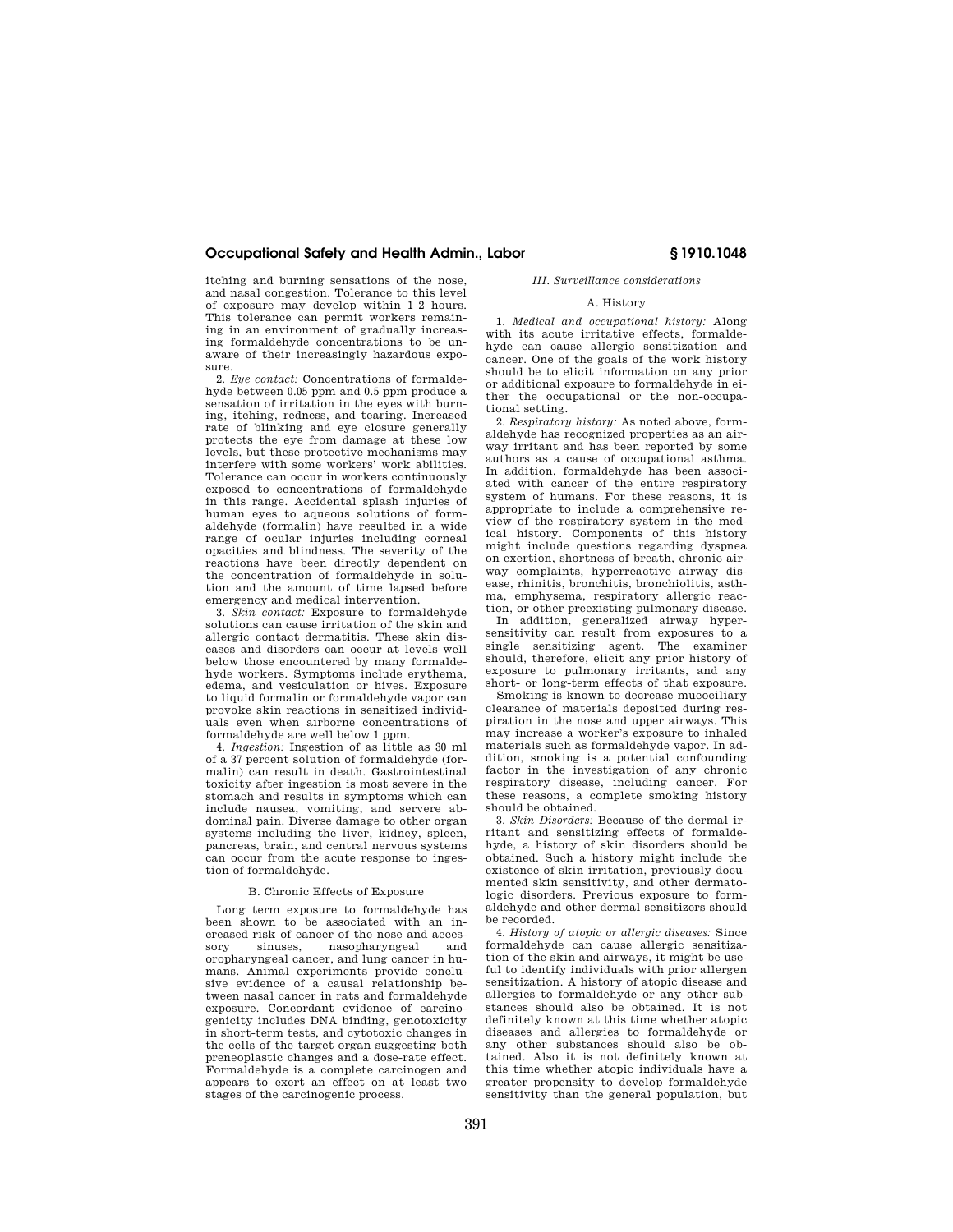identification of these individuals may be useful for ongoing surveillance.

5. *Use of disease questionnaires:* Comparison of the results from previous years with present results provides the best method for detecting a general deterioration in health when toxic signs and symptoms are measured subjectively. In this way recall bias does not affect the results of the analysis. Consequently, OSHA has determined that the findings of the medical and work histories should be kept in a standardized form for comparison of the year-to-year results.

# B. Physical Examination

1. *Mucosa of eyes and airways:* Because of the irritant effects of formaldehyde, the examining physician should be alert to evidence of this irritation. A speculum examination of the nasal mucosa may be helpful in assessing possible irritation and cytotoxic changes, as may be indirect inspection of the posterior pharynx by mirror.

2. *Pulmonary system:* A conventional respiratory examination, including inspection of the thorax and auscultation and percussion of the lung fields should be performed as part of the periodic medical examination. Although routine pulmonary function testing is only required by the standard once every year for persons who are exposed over the TWA concentration limit, these tests have an obvious value in investigating possible respiratory dysfunction and should be used wherever deemed appropriate by the physician. In cases of alleged formaldehyde-induced airway disease, other possible causes of pulmonary disfunction (including exposures to other substances) should be ruled out. A chest radiograph may be useful in these circumstances. In cases of suspected airway hypersensitivity or allergy, it may be appropriate to use bronchial challenge testing with formaldehyde or methacholine to determine the nature of the disorder. Such testing should be performed by or under the supervision of a physician experienced in the procedures involved.

3. *Skin:* The physician should be alert to evidence of dermal irritation of sensitization, including reddening and inflammation, urticaria, blistering, scaling, formation of skin fissures, or other symptoms. Since the integrity of the skin barrier is compromised by other dermal diseases, the presence of such disease should be noted. Skin sensitivity testing carries with it some risk of inducing sensitivity, and therefore, skin testing for formaldehyde sensitivity should not be used as a routine screening test. Sensitivity testing may be indicated in the investigation of a suspected existing sensitivity. Guidelines for such testing have been prepared by the North American Contact Dermatitis Group.

# **§ 1910.1048 29 CFR Ch. XVII (7–1–18 Edition)**

# C. Additional Examinations or Tests

The physician may deem it necessary to perform other medical examinations or tests as indicated. The standard provides a mechanism whereby these additional investigations are covered under the standard for occupational exposure to formaldehyde.

## D. Emergencies

The examination of workers exposed in an emergency should be directed at the organ systems most likely to be affected. Much of the content of the examination will be similar to the periodic examination unless the patient has received a severe acute exposure requiring immediate attention to prevent serious consequences. If a severe overexposure requiring medical intervention or hospitalization has occurred, the physician must be alert to the possibility of delayed symptoms. Followup nonroutine examinations may be necessary to assure the patient's well-being.

### E. Employer Obligations

The employer is required to provide the physician with the following information: A copy of this standard and appendices A, C, D, and E; a description of the affected employee's duties as they relate to his or her exposure concentration; an estimate of the employee's exposure including duration (e.g., 15 hr/wk, three 8-hour shifts, full-time); a description of any personal protective equipment, including respirators, used by the employee; and the results of any previous medical determinations for the affected employee related to formaldehyde exposure to the extent that this information is within the employer's control.

# F. Physician's Obligations

The standard requires the employer to obtain a written statement from the physician. This statement must contain the physician's opinion as to whether the employee has any medical condition which would place him or her at increased risk of impaired health from exposure to formaldehyde or use of respirators, as appropriate. The physician must also state his opinion regarding any restrictions that should be placed on the employee's exposure to formaldehyde or upon the use of protective clothing or equipment such as respirators. If the employee wears a respirator as a result of his or her exposure to formaldehyde, the physician's opinion must also contain a statement regarding the suitability of the employee to wear the type of respirator assigned. Finally, the physician must inform the employer that the employee has been told the results of the medical examination and of any medical conditions which require further explanation or treatment. This written opinion is not to contain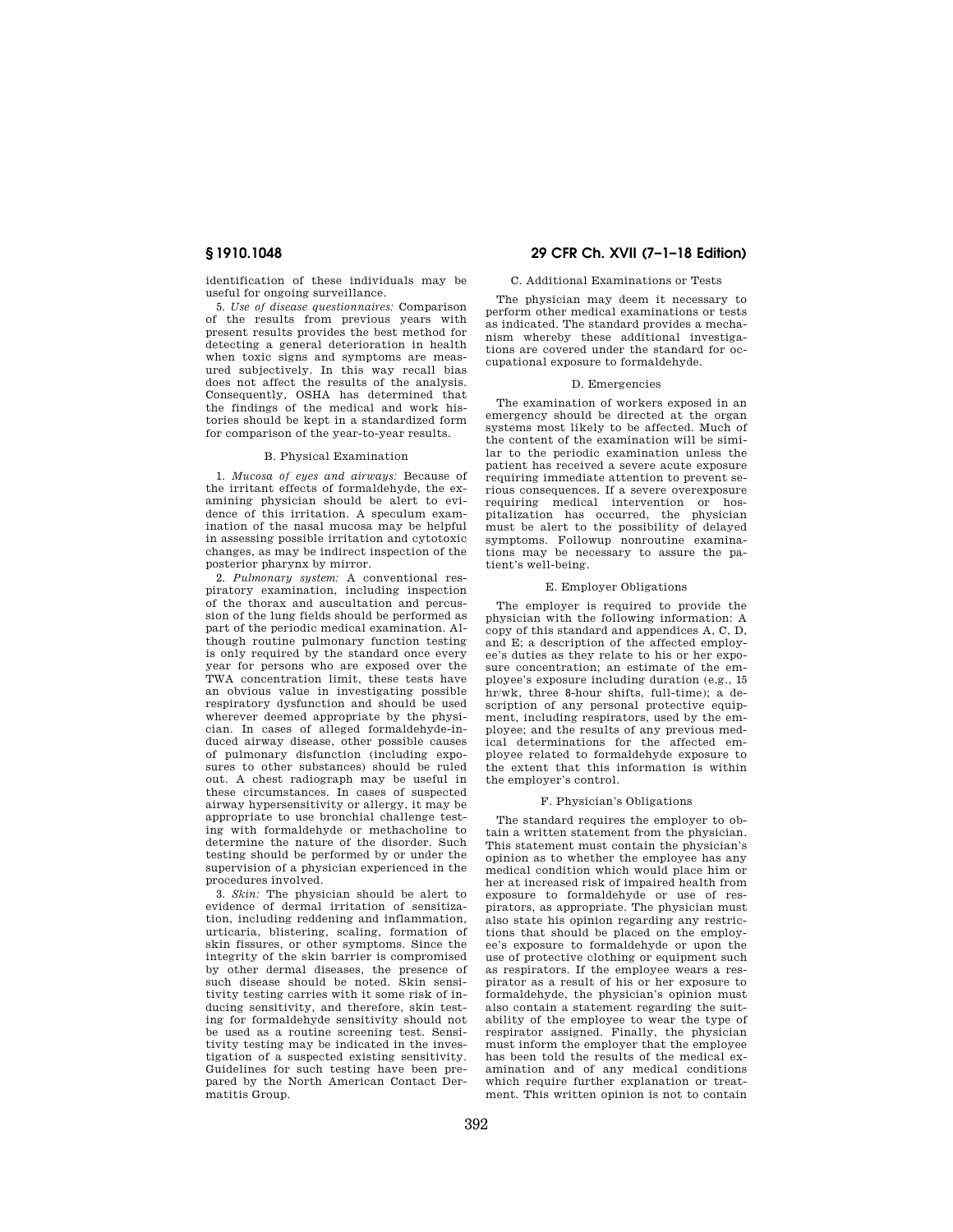any information on specific findings or diagnoses unrelated to occupational exposure to formaldehyde.

The purpose in requiring the examining physician to supply the employer with a written opinion is to provide the employer with a medical basis to assist the employer in placing employees initially, in assuring that their health is not being inpaired by formaldehyde, and to assess the employee's ability to use any required protective equipment.

# APPENDIX D TO §1910.1048—NONMANDATORY MEDICAL DISEASE QUESTIONNAIRE

### *A. Identification*

| Plant Name<br>the contract of the contract of the contract of the contract of the contract of the contract of the contract of |  |
|-------------------------------------------------------------------------------------------------------------------------------|--|
| Date $\qquad \qquad$                                                                                                          |  |
| Employee Name                                                                                                                 |  |
|                                                                                                                               |  |
| Job Title                                                                                                                     |  |
|                                                                                                                               |  |
| $\text{Age:}$                                                                                                                 |  |
| Sex:                                                                                                                          |  |
|                                                                                                                               |  |
| Weight:                                                                                                                       |  |
|                                                                                                                               |  |

# *B. Medical History*

1. Have you ever been in the hospital as a patient?

 $Yes \Box No \Box$ If yes, what kind of problem were you having? <u>limation</u>

2. Have you ever had any kind of operation? Yes □ No □<br>If yes\_what

If yes, what kind?  $\overline{\qquad \qquad }$ 

3. Do you take any kind of medicine regularly?  $Yes \Box No \Box$ 

If yes, what kind?

4. Are you allergic to any drugs, foods, or chemicals?<br>Yes  $\Box$  No  $\Box$ 

Yes □ No □<br>If yes\_what

If yes, what kind of allergy is it?  $\overline{\qquad \qquad }$ 

What causes the allergy?  $\qquad \qquad \qquad$ 

5. Have you ever been told that you have asthma, hayfever, or sinusitis?  $\mathbf{Yes} \ \square \ \mathbf{No} \ \square$ 

6. Have you ever been told that you have emphysema, bronchitis, or any other respiratory problems?

 $\mathbf{Yes} \ \square \ \mathbf{No} \ \square$ 

- 7. Have you ever been told you had hepatitis? Yes □ No □<br>8. Have you ever been told that you had cir-
- rhosis?

 $Yes \Box No \Box$ 

- 9. Have you ever been told that you had cancer?  $Yes \Box No \Box$
- 10. Have you ever had arthritis or joint pain?<br>Yes  $\Box$  No  $\Box$
- Yes □ No □<br>11. Have you ever been told that you had high blood pressure?
- $Yes \Box No \Box$ 12. Have you ever had a heart attack or heart trouble?

 $Yes \Box No \Box$ 

# *B–1. Medical History Update*

1. Have you been in the hospital as a patient any time within the past year?<br>Yes  $\Box$  No  $\Box$ 

 $\mathrm{Yes} \ \Box \ \mathrm{No} \ \Box$  of solid for whi If so, for what condition?  $\qquad \qquad \qquad$ 

2. Have you been under the care of a physician during the past year?

Yes □ No □<br>If so\_for wh If so, for what condition?  $\qquad \qquad \qquad$ 

3. Is there any change in your breathing since last year?  $Yes \Box No \Box$ <br>Better? Better? lletter: lletter and the second life of the second life of the second life of the second life of the s<br>Worse? life of the second life of the second life of the second life of the second life of the second life of t Worse?<br>No change?

| No change? |                             |  |
|------------|-----------------------------|--|
|            | If change, do you know why? |  |
|            |                             |  |

4. Is your general health different this year from last year?

 $Yes \Box No \Box$ If different, in what way?

- 5. Have you in the past year or are you now taking any medication on a regular basis?
- $Yes \Box No \Box$ <br>Name Rx

Name Rx<br>Condition being treated

Condition being treated

# *C. Occupational History*

- 1. How long have you worked for your present employer?
- 2. What jobs have you held with this employer? Include job title and length of time in each job.

llland av den stad av den stad av den stad av den stad av den stad av den stad av den stad av den stad av den llland and the second second second second second second second second second second second second second second

- llland av den stadsmannsna og stadsmannsna og stadsmannsna og stadsmannsna og stadsmannsna og stadsmannsna og  $\overline{a}$ . In each of these jobs, how many hours a day were you exposed to chemicals?
- 4. What chemicals have you worked with most of the time?
- 5. Have you ever noticed any type of skin rash you feel was related to your work?  $\mathrm{Yes} \ \square \ \mathrm{No} \ \square$
- 6. Have you ever noticed that any kind of chemical makes you cough?

 $\mathbf{Yes} \ \square \ \mathbf{No} \ \square$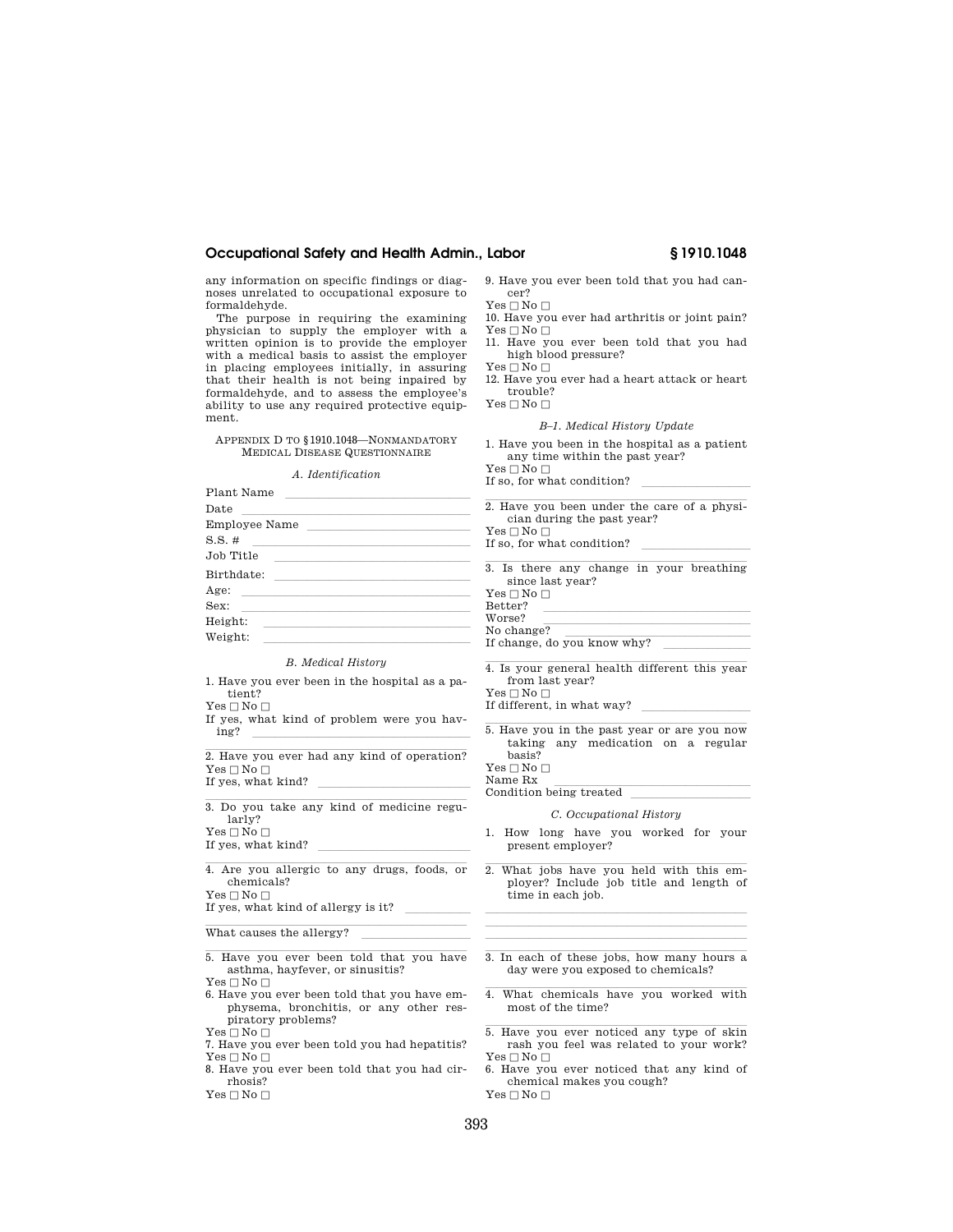Wheeze? Yes  $\Box$  No  $\Box$ <br>Become short of breath or cause your chest to become tight?<br>Yes  $\Box$  No  $\Box$ Yes  $\Box$  No  $\Box$ <br>7. Are you exposed to any dust or chemicals at home?  $\mathrm{Yes} \sqcap \mathrm{No} \sqcap$ If yes, explain: 8. In other jobs, have you ever had exposure to: Wood dust? Yes □ No □<br>Nickel or chromium?  $Yes \Box No \Box$ <br>Silica (foundry, sand blasting)?

 $Yes \Box No \Box$ Arsenic or asbestos? Yes □ No □<br>Organic solvents?  $\mathrm{Yes} \ \square \ \mathrm{No} \ \square$ Urethane foams?  $\mathbf{Yes} \ \square \ \mathbf{No} \ \square$ 

# *C–1. Occupational History Update*

1. Are you working on the same job this year as you were last year?

 $Yes \sqcap No \sqcap$ 

- If not, how has your job changed?
- 2. What chemicals are you exposed to on your job?
- 3. How many hours a day are you exposed to chemicals?
- 4. Have you noticed any skin rash within the past year you feel was related to your work?  $\mathrm{Yes} \ \square \ \mathrm{No} \ \square$
- If so, explain circumstances:
- 5. Have you noticed that any chemical makes you cough, be short of breath, or wheeze?  $Yes \Box No \Box$
- If so, can you identify it?

### llland av den stad av den stad av den stad av den stad av den stad av den stad av den stad av den stad av den *D. Miscellaneous*

1. Do you smoke? Yes □ No □<br>If so \_how\_m If so, how much and for how long?  $\qquad \qquad$ 

Pine and the set of the set of the set of the set of the set of the set of the set of the set of the set of the set of the set of the set of the set of the set of the set of the set of the set of the set of the set of the

- Pipe lllllllllllllllllllll
- Cigars<br>Cigarettes
- Cigarettes<br>2. Do you drink alcohol in any form?
- Yes  $\Box$  No  $\Box$ <br>If so, how much, how long, and how often?

3. Do you wear glasses or contact lenses?

 $Yes \sqcap No \sqcap$ 

4. Do you get any physical exercise other than that required to do your job?

# **§ 1910.1048 29 CFR Ch. XVII (7–1–18 Edition)**

# $Yes \sqcap No \sqcap$

If so, explain:

5. Do you have any hobbies or "side jobs" that require you to use chemicals, such as furniture stripping, sand blasting, insulation or manufacture of urethane foam, furniture, etc?

 $Yes \Box No \Box$ 

If so, please describe, giving type of business or hobby, chemicals used and length of exposures.

### llland av den stad av den stad av den stad av den stad av den stad av den stad av den stad av den stad av den *E. Symptoms Questionnaire*

1. Do you ever have any shortness of breath?  $Yes \Box No \Box$ 

- If yes, do you have to rest after climbing several flights of stairs?
- 
- Yes  $\Box$  No  $\Box$ <br>If yes, if you walk on the level with people your own age, do you walk slower than they do?<br>Yes  $\Box$  No  $\Box$
- 
- Yes □ No □<br>If yes, if you walk slower than a normal pace, do you have to limit the distance that you walk?
- $Yes \Box No \Box$
- If yes, do you have to stop and rest while bathing or dressing?

 $Yes \sqcap No \sqcap$ 

- 2. Do you cough as much as three months out of the year?
- $Yes \Box No \Box$
- If yes, have you had this cough for more than two years?
- $\mathbf{Yes} \ \square \ \mathbf{No} \ \square$
- If yes, do you ever cough anything up from chest?

 $\mathbf{Yes} \ \square \ \mathbf{No} \ \square$ 

3. Do you ever have a feeling of smothering, unable to take a deep breath, or tightness in your chest?

 $\mathbf{Yes} \ \square \ \mathbf{No} \ \square$ 

- If yes, do you notice that this on any particular day of the week?
- Yes  $\Box$  No  $\Box$ <br>If yes, what day or the week?

- $\bar{Y}$ es  $\Box$  No  $\Box$
- If yes, do you notice that this occurs at any particular place?
- $Yes \Box No \Box$
- If yes, do you notice that this is worse after you have returned to work after being off for several days?<br>Yes  $\Box$  No  $\Box$ 
	-
- Yes □ No □<br>4. Have you ever noticed any wheezing in your chest?

 $Yes \Box No \Box$ 

If yes, is this only with colds or other infections?

Yes  $\Box$  No  $\Box$ <br>Is this caused by exposure to any kind of dust or other material?

 $Yes \Box No \Box$ If yes, what kind?  $\,$